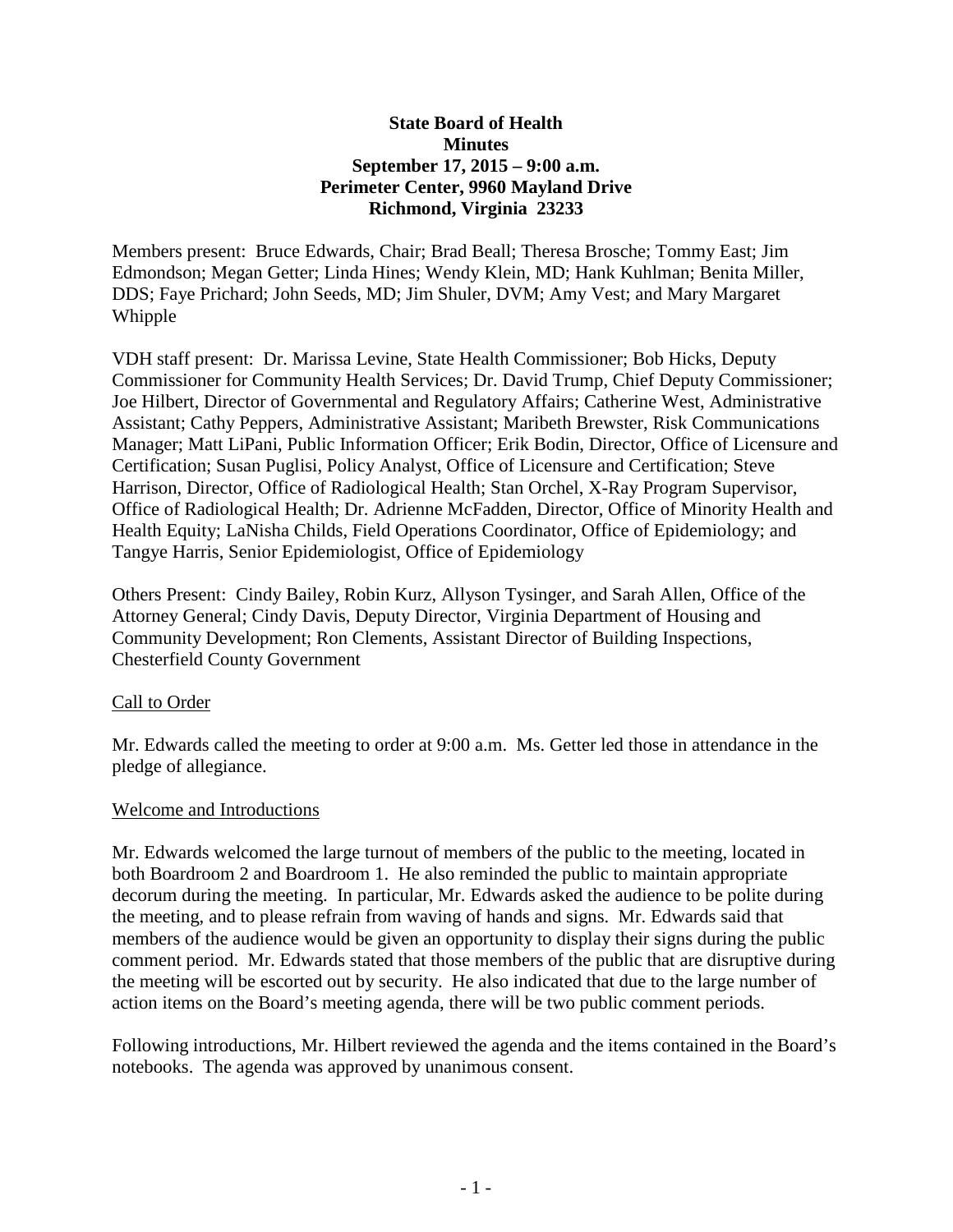# Approval of Minutes

A motion was made and seconded to approve the draft minutes of the June 4, 2015 Board meeting. Ms. Getter noted two corrections that needed to be made. First, in the last line of the fourth paragraph on page four, add the characters "-220" between "412" and "C" to correct the citation for the Virginia Administrative Code. The end of the sentence now reads ". . . infection prevention (12VAC5-412-220 C)." Second, in the third line of the last paragraph on page seven, remove the word "other" between the words "to" and "regulatory" as well as the word "not" between the words "requirements" and "covered" so that the line now reads ". . . related to regulatory requirements covered by the variance. Mr. Bodin said that any . . . ." The amended minutes were approved by unanimous consent.

# Commissioner's Report

Dr. Levine began the Commissioner's report to the Board with the introduction of the "agency stars" for the meeting: LaNisha Childs and Tangye Harris, both with the Office of Epidemiology.

Dr. Levine then provided the Board with an update on the development of Virginia's Plan for Well-Being, which will be Virginia's State Health Improvement Plan. The plan is still being drafted, with a key first step being the development of metrics. Dr. Levine said that those metrics will be shared with the Board in the near future, and will be presented to the General Assembly's Joint Commission on Health Care on October 7. Dr. Levine told the Board that this is very important work for VDH, and that the Board's continued input and feedback would be greatly appreciated.

Next, Dr. Levine briefed the Board concerning healthcare-associated infections (HAI). New state reporting requirements for hospitals will take effect on September 25, as the result of regulatory amendments previously approved by the Board. Hospitals already required by CMS to report HAIs, but reporting will now be streamlined and more informative.

Dr. Levine then provided an update concerning the newborn screening program. As a result of regulations recently promulgated by the Board, the newborn screening program has expanded to include screening for critical congenital heart disease.

Dr. Levine ended the Commissioner's report by providing an update on a recent VDH key personnel change: Dr. Ted Tweel is the new District Director for the Three Rivers Health District.

There was a brief discussion concerning newborn screening in the event of home births. There was also discussion concerning the extent to which VDH monitors the frequency of different types of medical procedures, such as surgeries.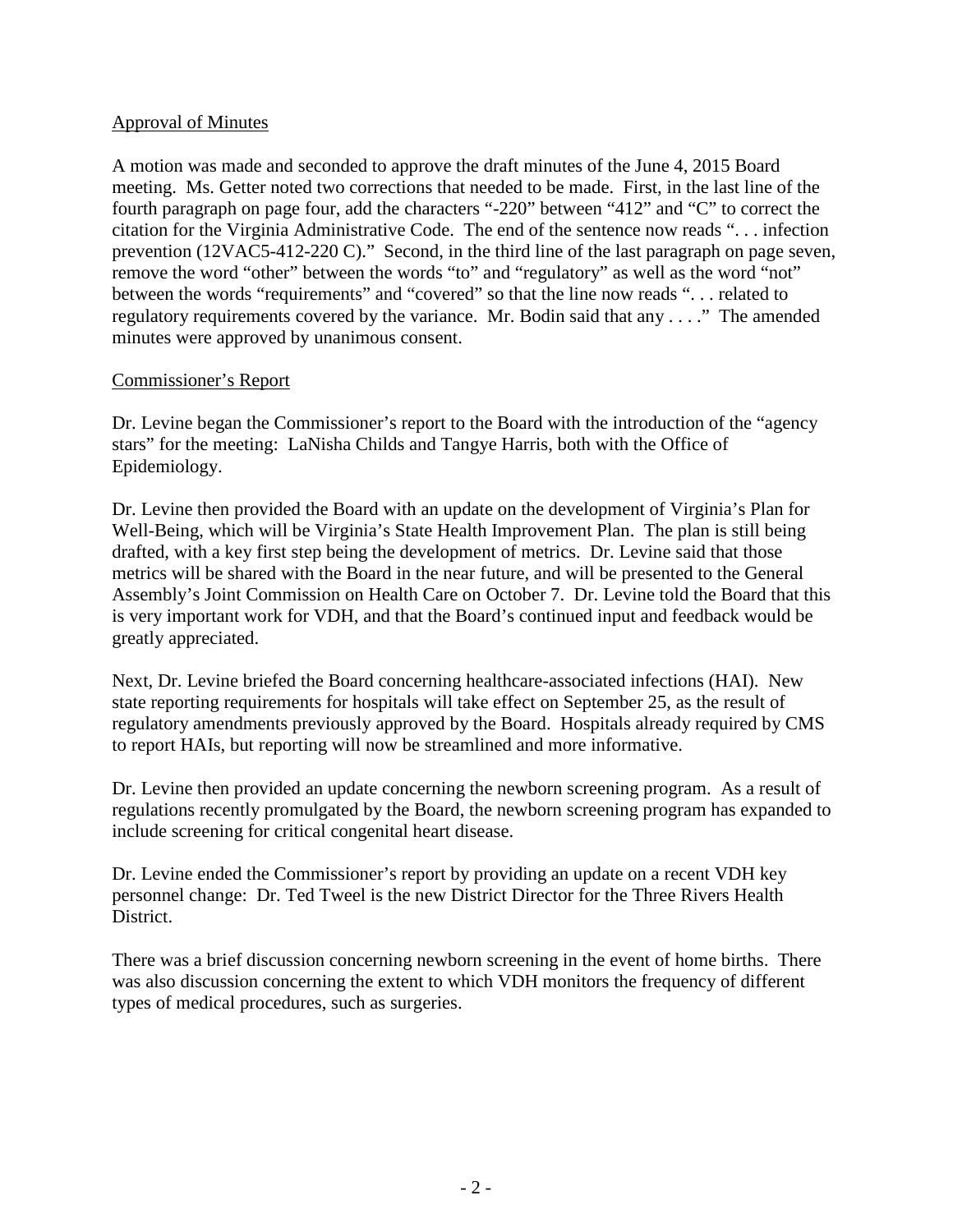# Matrix of Pending Regulatory Actions

Mr. Hilbert reviewed the summary of all pending VDH regulatory actions. Since the June 2015 meeting, there have been two regulatory actions that the Commissioner has taken on behalf of the Board while the Board was not in session. These actions are:

- Emergency Medical Services Regulations (12VAC5-31) Approval of final exempt amendments; and
- Regulations for the Licensure of Nursing Facilities (12VAC5-371-191) Approval of the withdrawal of pending fast track amendments pertaining to the implementation of electronic monitoring in nursing homes. After publication of the fast track amendments, several stakeholders advised VDH that certain provisions in the regulatory text go beyond provisions of the 2004 guidelines. VDH agrees and plans to initiate a new fast track regulatory action that is more consistent with the 2004 guidelines.

Mr. Hilbert advised the Board that there are three periodic reviews in progress:

- Regulations Governing Do Not Resuscitate Orders (12VAC5-381);
- Rules and Regulations Governing Campgrounds (12VAC5-450); and
- Rules and Regulations Governing the Construction of Migrant Labor Camps (12VAC5- 501).

# Abortion Facility Licensure Overview and Status Report

Mr. Bodin provided the Board with the abortion facility licensure status report. Mr. Bodin told the Board that there is a change to the information contained on slide two with regard to the number of licensed abortion facilities. One facility, which has a variance, will be closing due to the retirement of the owner. This reduces the number of licensed facilities to 17 and the number of facilities with a variance to 12. One complaint involving a licensed facility was received just prior to the Board meeting, and an additional complaint for the same facility was received since the June 2015 Board meeting (for a total of two complaints). Those complaints were investigated and the allegations were unsubstantiated. An additional complaint has been received and is being scheduled for survey. In addition, a facility self-reported a situation to VDH which will be scheduled for survey.

At the June 2015 meeting, there was a discussion concerning how the results of abortion facility inspections compare with other types of facilities that are inspected by VDH. Mr. Bodin told the Board that VDH has not completed that comparison but that a quick check of the numbers for the 3½ years that abortion facilities have been regulated is comparable to the same time period for ambulatory surgery centers.

Mr. Bodin also told the Board that, while there is not a legal requirement for OLC staff to report suspected crimes identified during facility inspections, he has instructed his staff that–as professionals–they are expected to adhere to a higher ethical and moral standard to report such incidents.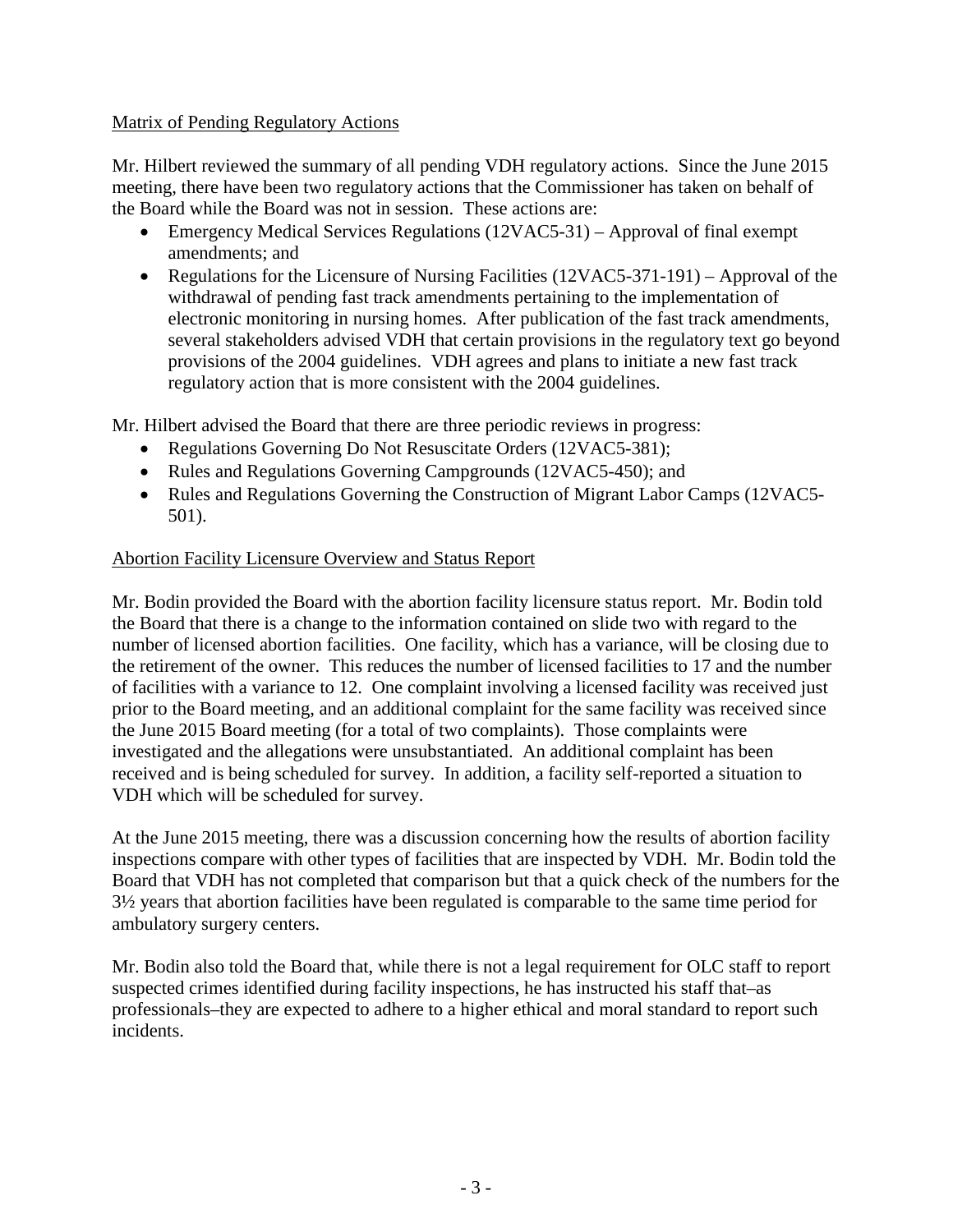There was a brief discussion concerning the fact that OLC's use of the term "unsubstantiated" with regard to facility complaints could mean that the allegation could have been true at the time the complaint was filed, but was corrected prior OLC arriving at the facility to investigate the complaint.

There was additional discussion concerning facility citations for incomplete medical records; that all facilities have written transfer agreements with hospitals, that only one facility performs only medication abortions, and the process that VDH surveyors follow to ensure that abortion facility staff comply with continuing education requirements. Mr. Edmondson asked Mr. Bodin, based on the facility inspections that have been performed, if he had any reason to believe that the clinics have unusual mortality or morbidity. Mr. Bodin responded that nothing VDH has seen thus far would indicate that is the case.

Ms. Getter requested that VDH better define the term "unsubstantiated" with respect to the investigation of facility complaints as she does not believe that its meaning is clear. Mr. Bodin said that VDH would try to do so, but also explained that one of the difficulties is that VDH investigates what the conditions are at the time of the survey, which may not be the same as the conditions at the time of the event which triggered a complaint. Ms. Getter said that "no evidence found to substantiate the claim" would be better wording. Mr. Bodin responded that that wording may be something to consider.

Ms. Getter asked if the OLC ever shut down a hospital or outpatient facility or revoked a license in response to a deficiency or series of deficiencies. Mr. Bodin said no, but also explained that if OLC identifies a situation in which the facility's patients are in immediate jeopardy, the OLC inspectors remain in the facility until the immediate jeopardy problem is corrected. Ms. Getter asked if OLC tracks the instances where that has occurred. Mr. Bodin said yes, it is recorded in the CMS database but he did not know how easily that data can be queried and retrieved from the database. Ms. Getter asked Mr. Bodin to confirm that any abortion facility deficiency over an "F" on the VDH severity index would trigger a revisit. Mr. Bodin said that was correct, and that VDH has never identified a deficiency as being over an F during an abortion facility inspection.

Mr. Bodin told the Board that under the current regulations, there is no difference between surgical and medication abortion providers, so no change in the license is needed if a facility decided to stop performing medication only abortions and start performing surgical abortions, or vice versa. However, if the regulations are amended as proposed, there would be a difference and a license may need to be reissued to reflect the change in capability, after evaluation by OLC to ensure that the facility is meeting the requirements of the regulation. This would not be treated as a new license.

# Public Comment Period 1

Mr. Edwards outlined the procedure for the first public comment period. This public comment period, as stated on the agenda, would cover the topics of the Regulations for Licensure of Abortion Facilities; Regulations for the Licensure of Hospitals in Virginia; Regulations for Licensure of Nursing Facilities; and related topics. In order to maximize the number of people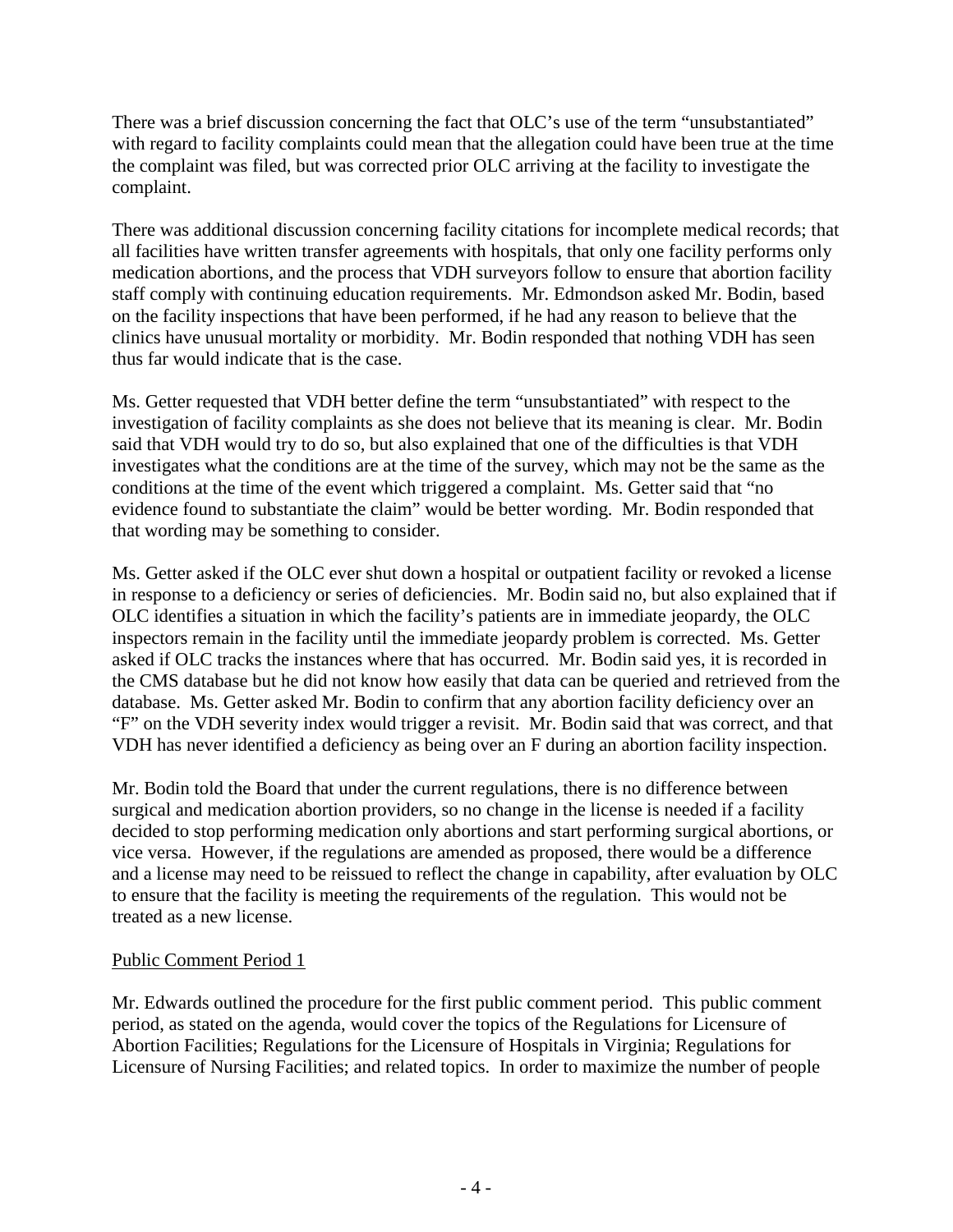that can speak, Mr. Edwards said that Mr. Hilbert would call the name of the speaker and an ondeck name for the next speaker. Mr. Edwards further stated that there are two sets of sign-in sheets for the public comment period; one for Boardroom 2 and one for Boardroom 1. Mr. Edwards explained that names would be called from the sheets for Boardroom 2 first and then if time allows, from the sheets for Boardroom 1. Mr. Edwards asked that speakers comply with the two-minute time limit. He also stated that any person signed up to speak could cede their time slot to another individual. Finally, he asked that speakers not be unduly repetitive of what other speakers have already said.

Mr. Edwards said that the chair would entertain a motion to extend the time for the public comment period in order for the Board to hear from as many individuals who have signed up to speak as possible. Mr. Edmondson moved that the comment period be extended from the standard 20 minutes to 60 minutes. Mr. East seconded the motion. The motion was adopted unanimously by a voice vote.

Delegate Kirk Cox and 29 other individuals spoke during the public comment period. Twentyeight individuals spoke in support of the proposed amendments to the Regulations for Licensure of Abortion Facilities. One individual spoke in opposition to the proposed amendments to the Regulations for Licensure of Abortion Facilities.

Delegate Cox commented that the issue of abortion draws passionate voices from both sides of the aisle. He said that the debate over abortion was brought back into the spotlight by recent videos, which are appalling. He told the Board that the General Assembly has requested an investigation, but the Governor has said that investigation is not necessary because of strong regulations. He told the Board that the intent of the legislation mandating the regulations (SB924 of 2011) is not ambiguous, by requiring that facilities performing five or more first trimester abortions per month be classified as a type of hospital. Delegate Cox told the Board that by voting to roll back the regulations, it is circumventing the intent of the General Assembly.

The individuals who spoke in support of the proposed amendments to the abortion facility regulations expressed several concerns. Many individuals stated that construction requirements are not related to patient safety, and of their approval of proposed amendments to these requirements. In addition, many individuals commented that the current regulations are not based on medical evidence and urged revisions to the regulations.

The individual who spoke in support of the current abortion facility regulations stated she is prolife and that abortion is murder.

Mr. Edwards asked Ms. Getter to go into Board Room 1 to observe the public in that room. He then asked that those individuals that did not have an opportunity to speak who support the proposed amendments to the regulations to stand. He then asked that group to be seated and asked that those individuals that did not have an opportunity to speak who oppose the proposed amendments to the regulations to stand. He then asked that group to be seated. Finally, he indicated that those having signs could carefully hold up the signs for the Board to look at. He then declared public comment period 1 to be ended and asked that the signs be put back down. Mr. Edwards thanked the members of the audience for their input.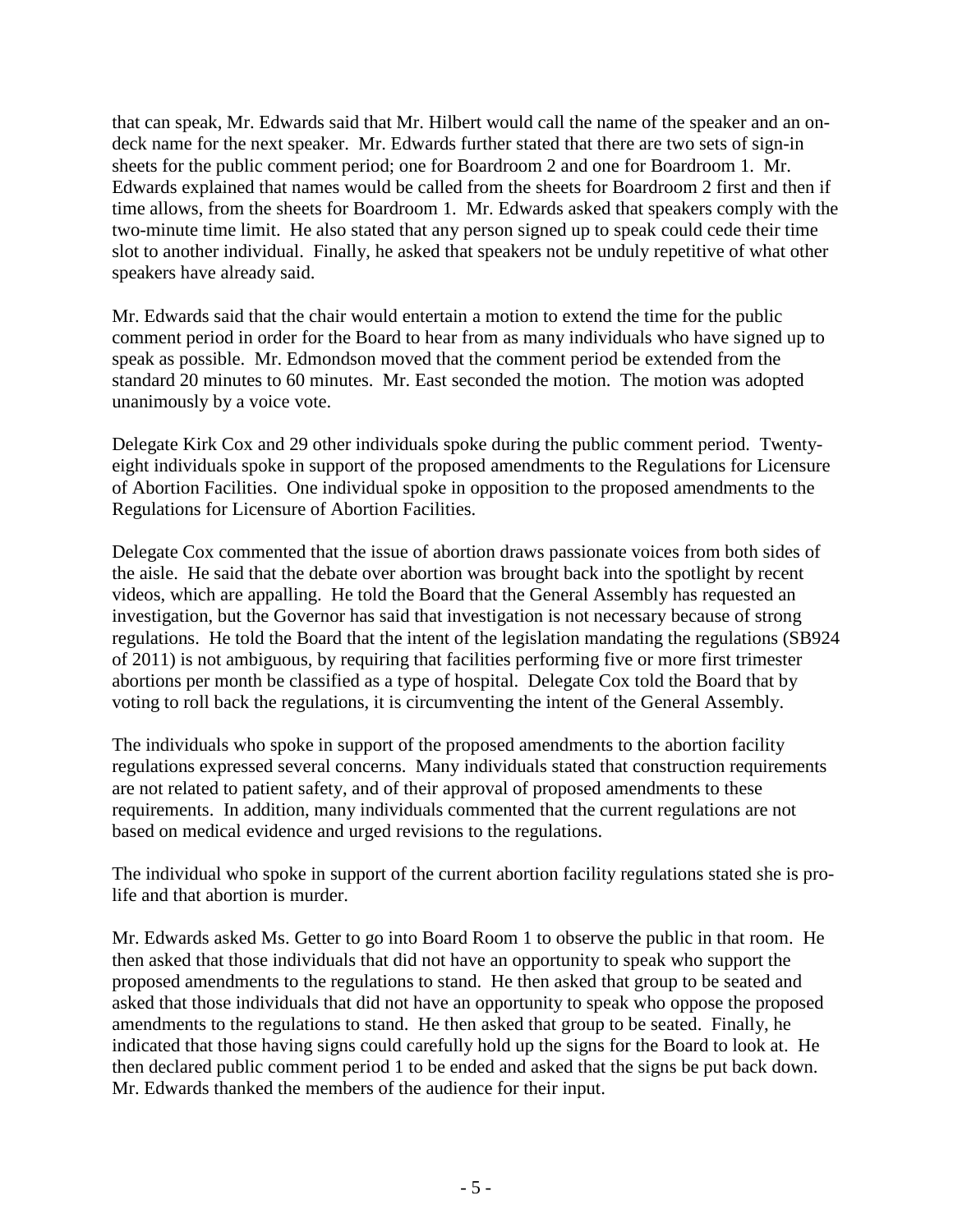#### Regulatory Action Items

# *Rules and Regulations for the Licensure of Hospitals in Virginia (12VAC5-410) – Proposed Amendments*

After a brief break, Mr. Bodin presented the proposed amendments. The proposed amendments are in response to a petition for rulemaking to bring the regulations into alignment with § 32.1- 127.001 with regard to architectural drawings and specifications requirements for hospitals. Two regulatory panels were convened during the process of drafting the proposed language. The proposed amendments update five sections of the regulations that address building design and construction. The proposed amendments update references, the titles of the guidelines, and provide clarity. The proposed amendments change the phrase "according to" to "consistent with" to better reflect how the Guidelines for Design and Construction of Hospitals and Outpatient Facilities, published by the Facility Guidelines Institute (FGI), work in conjunction with the Virginia Uniform Statewide Building Code. The proposed amendments also reflect changes for consistency with wording in other facility regulations. Finally, the proposed amendments also remove sections that fall under the purview of the Department of Housing and Community Development (DHCD). Mr. East moved that the proposed amendments be approved with Dr. Klein seconding the motion.

Ms. Brosche asked who is authority having jurisdiction (AHJ) in Virginia. Mr. Bodin responded that the AHJ is the State Health Commissioner with regard to the FGI Guidelines. Ms. Brosche also asked if Mr. Bodin could provide examples of situations that would pose a distinct hazard to life and require renovations, repairs, or modifications. Mr. Bodin responded that he could not, as such would need to be evaluated on a case-by-case basis. Mr. Bodin also said that to speculate as to specific examples may create false assurances that may be applied to similar, but not exact, situations.

There was a discussion concerning several aspects of the proposed amendments, including architectural certification of drawings and specifications for new construction, and approval of the FGI guidelines by major medical associations, and application of the FGI guidelines in the event in the change of use or function of a structure. There was additional discussion concerning the difference in meaning between the terms "alteration,' "renovation," "repair," and "addition." Dr. Miller suggested that the terms "rehabilitation" or "major repair" would be more accurate for inclusion in the regulations. Ms. Getter asked if the FGI guidelines contain a definition for "renovation." Dr. Levine responded that there is a renovation section in the FGI guidelines.

Ms. Getter made a motion to change the word "and" to "or" in the first sentence of 12VAC5- 410-445 A on page two of the proposed amendments. Dr. Seeds seconded the motion. Mr. Edwards called for a vote on this motion to amend the proposed amendments as presented by VDH. The motion was approved unanimously by a voice vote.

There was then a discussion regarding certificates of occupancy for facilities. Mr. Kuhlman asked if there are any licensed abortion facilities that do not have a certificate of occupancy. Mr. Bodin said that all of the facilities have a certificate of occupancy issued by the building official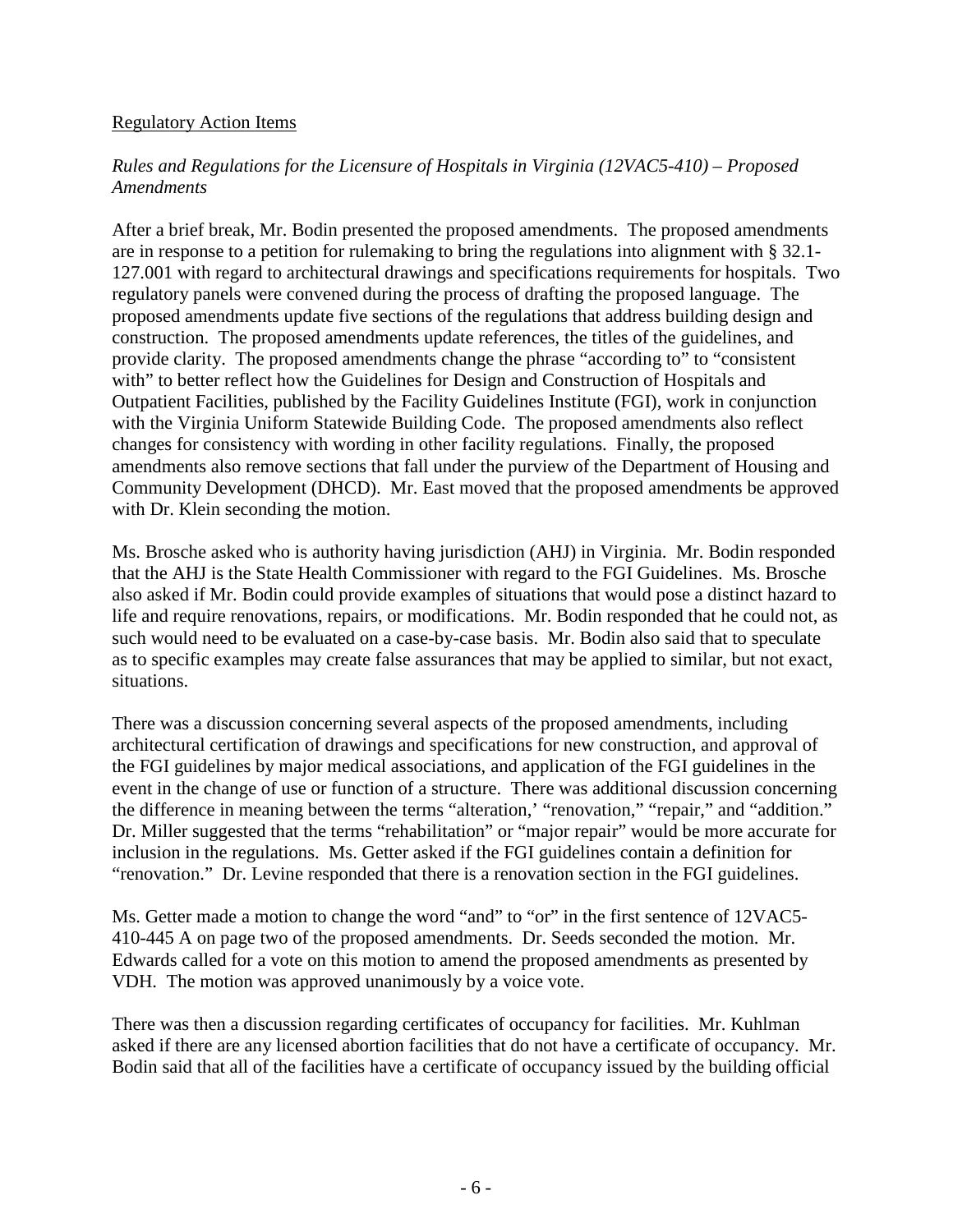of the locality in which the facility is located. Mr. Kuhlman stated that, according to recent media reports concerning Freedom of Information Act requests submitted to local building officials, several of the facilities did not have a certificate of occupancy. Mr. Bodin responded that, during the initial licensure survey for each facility, the OLC inspector verified the presence of a certificate of occupancy in each facility. Ms. Davis, with DHCD, told the Board that the lack of certificates of occupancy in certain jurisdictions could be due to records retention practices in those offices.

Ms. Getter made a motion to restore 12VAC5-410-650 B and 12VAC5-410-1350 B. Both of these subsections were recommended for removal in the proposed amendments. Both sections refer to the inspection and approval of buildings by the appropriate building regulatory entity. Ms. Vest seconded the motion. There was a discussion about what type of construction this section refers to, and that VDH proposes removal because it does not control the inspection process or issuance of a certificate of occupancy; rather, it falls under the purview of the local building officials. Mr. Edwards called for a vote by show of hands on this motion to amend the proposed amendments as presented by VDH. The vote was six ayes and nine nays. The motion failed.

Ms. Getter made a motion to add the word "Uniform" between the words "Virginia" and "Statewide" in the fourth sentence of the third paragraph of 12VAC5-410-650 as well as the fourth sentence of the second paragraph of 12VAC5-410-760. She further moved to add the word "to" after the word "conform" in the fourth sentence of 12VAC5-410-1350. These sections are on pages four and five of the proposed amendments. Mr. Edmondson seconded the motion.

Ms. Prichard asked that VDH staff be directed to make these types of wordsmithing corrections to the proposed amendments rather than making motions to make non-substantive changes. Ms. Bailey commented that the Commissioner can act for the Board when the Board is not in session to approve those changes. Mr. Edwards called for a vote on this motion to amend the proposed amendments as presented by VDH. The motion was approved unanimously by a voice vote.

There being no further discussion, Mr. Edwards then called for a vote on the main motion to approve the proposed amendments as amended during the foregoing discussions. The proposed amendments were approved unanimously by a roll call vote.

# *Regulations for the Licensure of Nursing Facilities (12VAC5-371) – Proposed Amendments*

Mr. Bodin presented the proposed amendments. The proposed amendments are in response to a petition for rulemaking to bring the regulations into alignment with § 32.1-127.001 with regard to architectural drawings and specifications requirements for nursing facilities. The proposed amendments update two sections of the regulations that address building design and construction. The proposed amendments update references, the titles of the guidelines, and provide clarity. The proposed amendments change the phrase "according to" to "consistent with" to better reflect how the Guidelines for Design and Construction of Hospitals and Outpatient Facilities, published by FGI, work in conjunction with the Virginia Uniform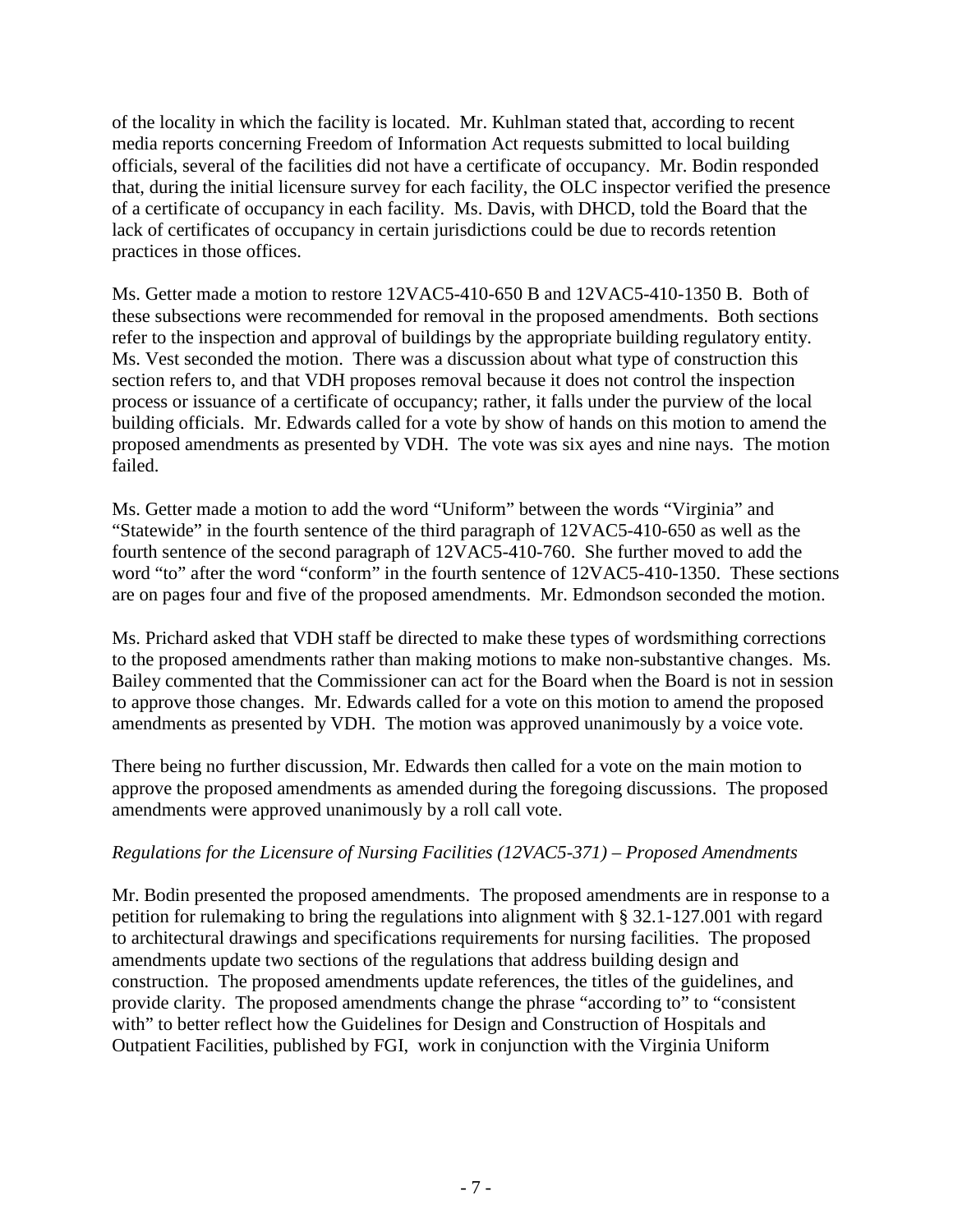Statewide Building Code. The proposed amendments also reflect changes for consistency with wording in other facility regulations. Finally, the proposed amendments also remove sections that fall under the purview of the DHCD. Dr. Klein moved that the proposed amendments be approved with Mr. East seconding the motion.

Ms. Brosche made a motion to add a comma after the word "renovations", remove the next word "or", and add a comma and the words "or repairs" after the word "alterations" in the first line of 12VAC5-371-410 so that the sentence reads: "A. All construction of new buildings and additions, renovations, alterations, or repairs of existing . . . ." Ms. Getter seconded the motion. Ms. Brosche indicated that this change will make this section consistent with its counterpart section in the Regulations for the Licensure of Hospitals in Virginia (12VAC5-410). Mr. Edwards called for a vote on this motion to amend the proposed amendments as presented by VDH. The motion was approved unanimously by a voice vote.

Ms. Brosche made a motion to add a sentence to the end of the paragraph for 12VAC5-371- 410 B that states "The certification shall be forwarded to the OLC." Ms. Vest seconded the motion. Ms. Brosche indicated that this change will make this section consistent with its counterpart section in the Regulations for the Licensure of Hospitals in Virginia (12VAC5-410). Mr. Edwards called for a vote on this motion to amend the proposed amendments as presented by VDH. The motion was approved unanimously by a voice vote.

There being no further discussion, Mr. Edwards then called for a vote on the main motion to approve the proposed amendments as amended during the foregoing discussions. The proposed amendments were approved unanimously by a roll call vote.

# Lunch

Mr. Edwards queried the Board about taking a break, picking up lunch, and working through lunch on the next agenda item. The Board approved by unanimous consent to take this course of action.

# *Regulations for Licensure of Abortion Facilities (12VAC5-412) – Proposed Amendments*

Dr. Levine presented the proposed amendments. She stated that, since the June 4<sup>th</sup> Board meeting, VDH had received additional proposed amendments to the regulations from various interested parties. However, after consultation with the Office of the Attorney General (OAG), all but three of the additional proposed amendments were not included as part of VDH's recommended amendments since they were determined to be outside the scope of the Notice of Intended Regulatory Action (NOIRA). Three of the additional proposed amendments, based on consultation with the OAG, are considered technical amendments and therefore can be considered to be within the scope of the NOIRA. Dr. Levine stated that the Board does not have the authority to repeal the regulations because they are mandated by the Code of Virginia. VDH convened two regulatory panels, one for medical issues and another for building design and construction issues, to provide recommendations for proposed amendments to the regulations.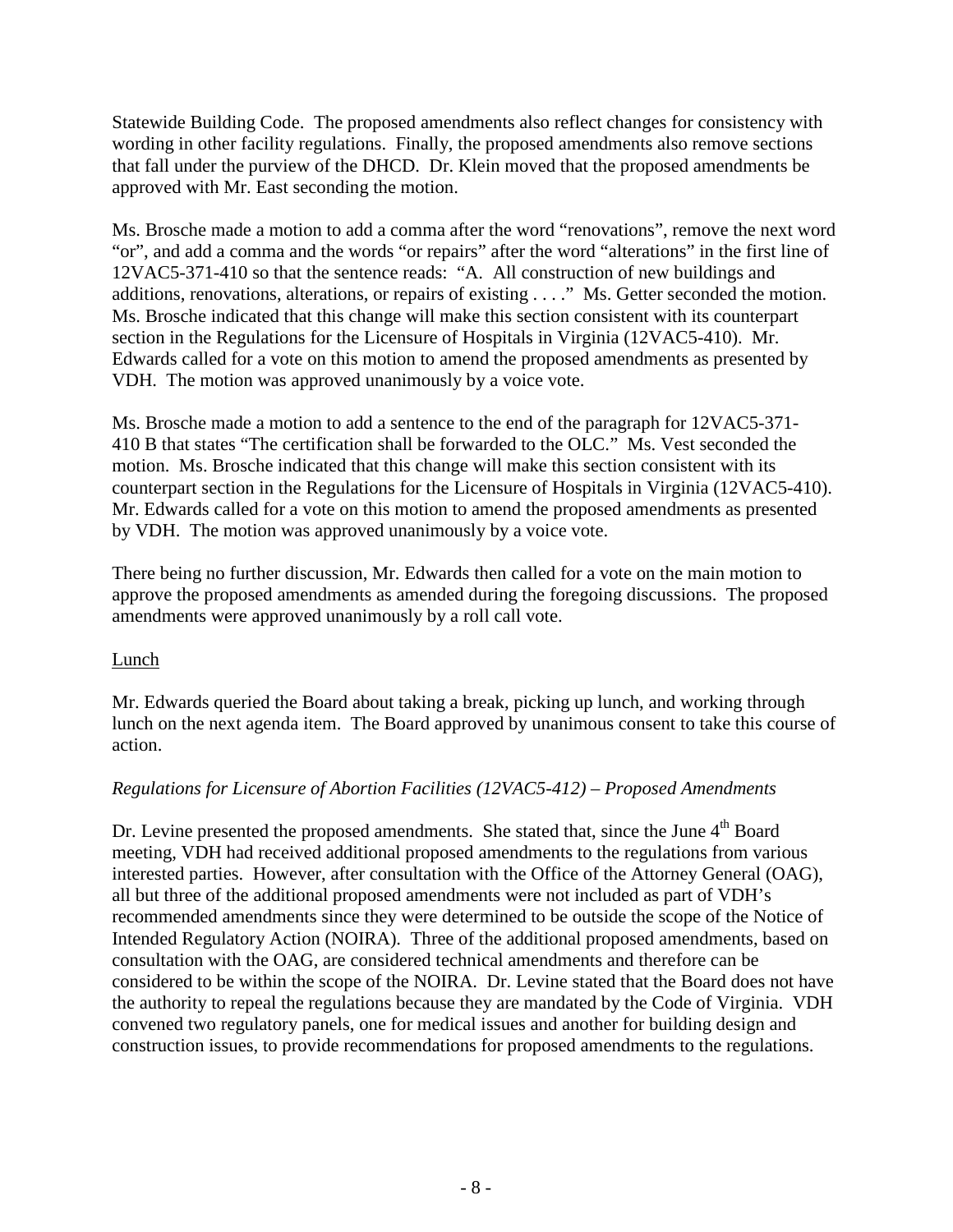The current regulations will stay in effect until any approved proposed amendments go through the entire regulatory development process. The proposed amendments cover the following areas:

## Definitions

Technical change. Addition of the terms medication induced abortion and surgical abortion in order to tailor the facility design and construction guidelines more precisely to the requirements of each facility. Change in the definition of first trimester.

## Classification

Repeal the section as it is unnecessary due to Code requirements and this section of the regulations is more stringent than the Code requirements.

Violation of this chapter or applicable law; denial, revocation, or suspension of license. Amend this section to include guidance issued by the Virginia Department of Health Office of Licensure and Certification.

## Patient services; patient counseling

Remove an unnecessary restriction not required by the Code. Clarify the requirements of parental consent. Ensure all requirements of parental consent are within the regulations. Make additional technical changes which are in line with medical best practices.

## Medical testing and laboratory services

Remove an unnecessary documentation requirement. Reformatting. Incorporate additional best practice standards. Remove an unnecessary mandate, which will allow the patient and physician to work together to determine the best course of action. Insert a new requirement which will allow tracking of lab results.

#### Anesthesia Service Incorporate additional best practice standards. Add a documentation requirement.

## Emergency Services

Align these provisions more precisely with medical best practices. Remove an unnecessary provision that is not required due to federal requirements.

## Facility Design and Construction

Update the design and construction requirements; bring into alignment with the opinion issued by Attorney General Mark Herring, issued to the Commissioner on May 4, 2015.

## Documents Incorporated by Reference

Update those documents incorporated by reference to reflect the most current publications.

Ms. Whipple moved that the proposed amendments be approved with Dr. Miller seconding the motion.

There was a discussion that in the original NOIRA that the Board approved in December 2014, the scope was very narrow in terms of the regulatory sections that would be reviewed for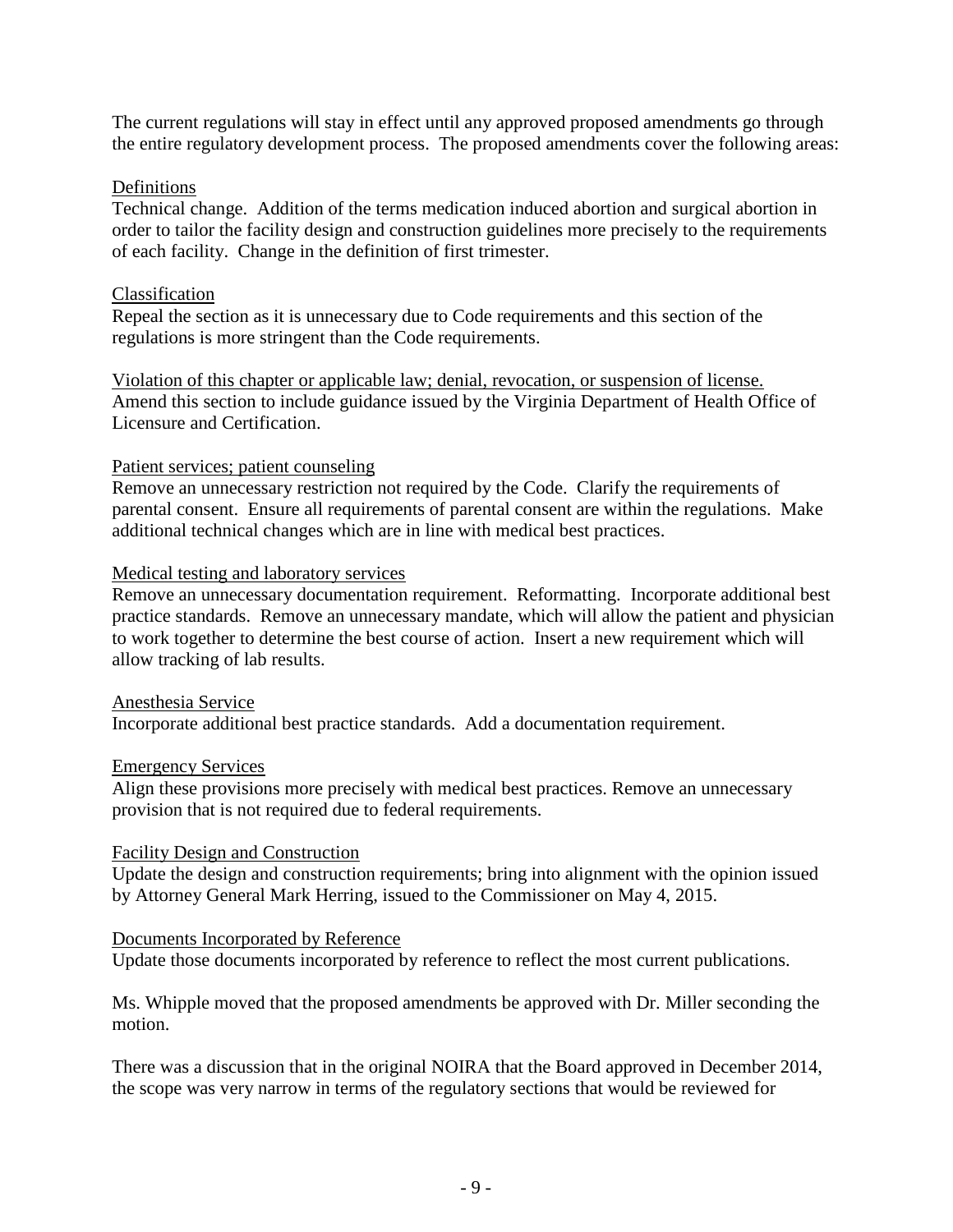proposed changes. The proposed amendments contain revisions that are technical in nature, to three additional regulatory sections that were not in the NOIRA. Ms. Bailey advised the Board that the three additional sections are allowed to be included in the NOIRA. Some members of the Board expressed concern that the public should have had an opportunity to comment on these three additional areas as part of the NOIRA. Dr. Levine and Ms. Bailey advised the Board that, as the regulatory process is a three-stage process and that the amendments before the Board today are only proposed amendments, there will be additional opportunity for the public to comment during the 60 day public comment period following publication of the proposed amendments and, in addition, the final amendments will come before the Board for review and approval at a future meeting.

There was a discussion that an area identified in the NOIRA at the Board's December 2014 meeting concerning the administration, storage, and dispensing of drugs is not included in the proposed amendments. Dr. Levine advised the Board that further review of this section of the regulations indicated that an amendment was not needed. Statutory and regulatory authority for that topic resides with the Board of Pharmacy and it is VDH's procedure to refer any issues related to medications and providers it finds during a survey of abortion facilities to the Board of Pharmacy. Mr. Bodin told the Board that communication between VDH and the Department of Health Professions (DHP) has improved and that there is now a requirement that DHP report findings back to other agencies that have referred concerns to them. VDH's inspection procedure has not changed. There was continued discussion that facilities and its providers have to be in compliance with all laws and regulations that govern them, whether those laws and regulations are with VDH or other enforcement entities (such as DHP for providers). Dr. Levine told the Board that there is a broad responsibility for a facility to be in compliance with applicable federal, state, local statutes and regulations as outlined in the general section of the current regulations.

There was a discussion about the wording of the definition of "first trimester" in 12VAC5-412- 10 to include a reference to the required ultrasound that must be performed 24 hours prior to an abortion in accordance with § 18.2-76 of the Code of Virginia. During the discussion, Dr. Levine and Ms. Bailey indicated to the Board that providers must comply with this requirement and therefore it did not have to be included in the regulations. There was further discussion about the exceptions that are outlined in § 18.2-76 of the Code of Virginia. Dr. Seeds told the Board that an ultrasound is more accurate in determining gestational age than a clinical examination and that having the reference included in the regulations clarifies the obligation. Dr. Seeds made a motion that the following words be removed from the definition of first trimester in 12VAC5-412-10: "based on an appropriate clinical estimate by an appropriately trained licensed provider working within the scope of his license," and add the following after the word "conception": "as determined in compliance with § 18.2-76 of the Code of Virginia." The sentence now reads: "'First trimester' means the first 12 weeks from conception as determined in compliance with § 18.2-76 of the Code of Virginia." Mr. Beall seconded the motion. Mr. Edwards called for a vote on this motion to amend the proposed amendments as presented by VDH. The motion was approved unanimously by a voice vote.

Dr. Seeds moved that the definition of "trimester" be removed from 12VAC5-412-10. Ms. Brosche seconded the motion. Dr. Seeds informed the Board that a trimester is not 12 weeks but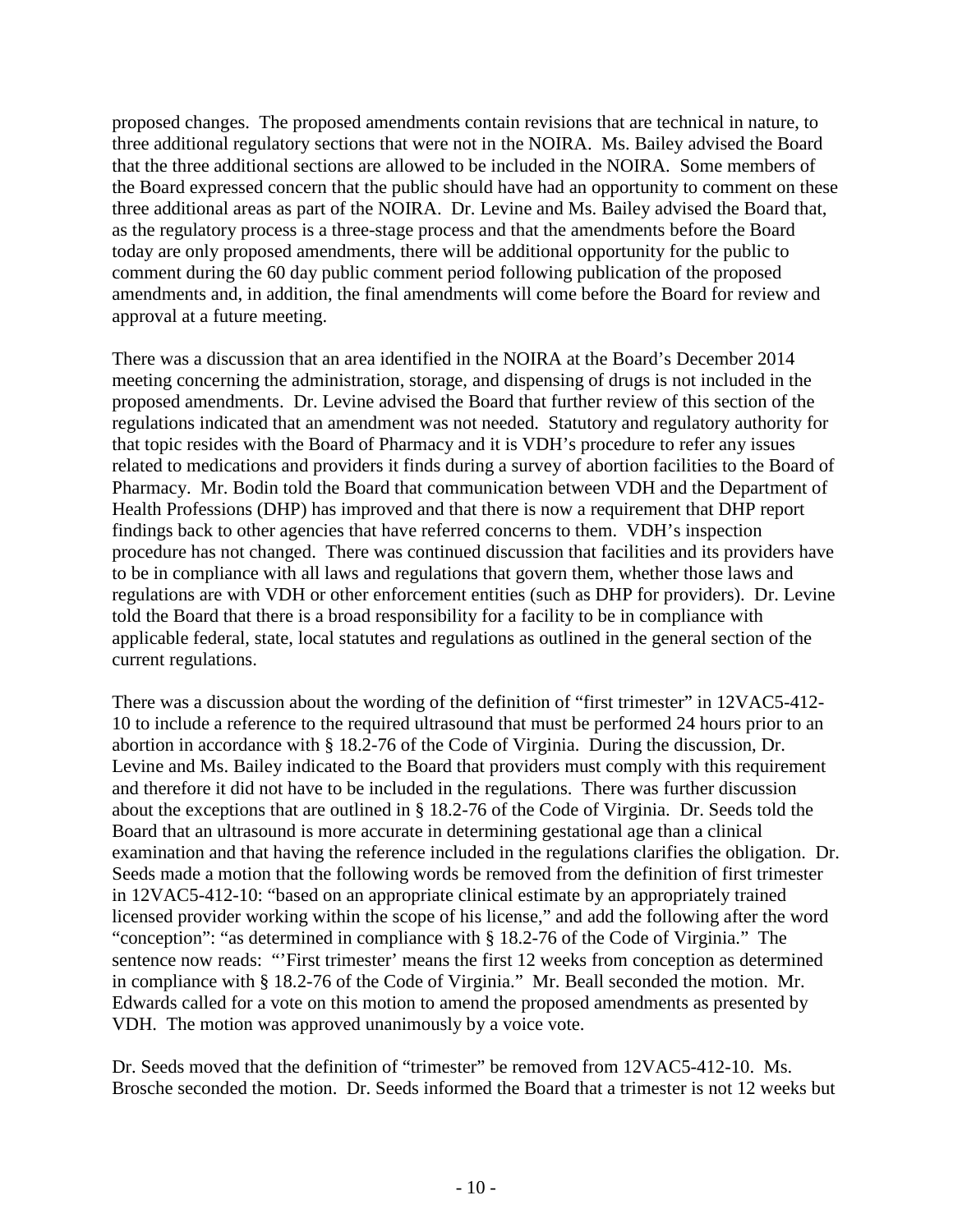rather three months. Because a normal pregnancy is 40 weeks, you cannot evenly divide 40 by 3. He indicated that this definition should be removed because it is inaccurate and not necessary. There was a discussion between the Board members on what a trimester is and that this definition does not impact any other part of the regulations. Mr. Edwards called for a vote on this motion to amend the proposed amendments as presented by VDH. The motion was approved unanimously by a voice vote.

Dr. Seeds moved that the wording in 12VAC5-412-230 A be changed to be consistent with the definition of first trimester in 12VAC5-412-10. Mr. Beall seconded the motion. There was a discussion that changing the language in this section of the regulations does not preclude a licensed provider other than a physician from determining if a patient is in the first trimester. Ms. Brosche shared information that had been received by her from the Department of Health Professions, in regards to the type of licensed provided that can perform the "appropriate clinical estimate" as referenced in 12VAC5-412-230 A; and the type of "qualified medical professional trained in sonography" that can perform the ultrasound imaging to determine gestational age, as referenced in § 18.2-76 B. The sentence now reads "A. Abortions performed in abortion facilities shall be performed only on patients who are within the first trimester of pregnancy as determined in compliance with § 18.2-76 of the Code of Virginia." Mr. Edwards called for a vote on this motion to amend the proposed amendments as presented by VDH. The motion was approved unanimously by a voice vote.

There was a request that the proposed amendments be reviewed section by section.

Mr. Beall made a motion to include §§ 32.1-125.2, 32.1-126.1, 32.1-126.3, 32.1-127.1:03, 32.1- 127.1:05, and 32.1-137.02 with the sections listed in 12VAC5-412-130 that would result in suspension or revocation of a facility's license if violated. Ms. Getter seconded the motion. There was discussion that the current wording of 12VAC5-412-130 is overly broad. Mr. Beall said that his intent was to make the list more complete. Dr. Levine explained that the amendment as proposed by VDH lists only the statutory sections that are relevant to VDH's authority. Mr. Edwards called for a vote by show of hands on this motion to amend the proposed amendments as presented by VDH. The vote was six ayes and nine nays. The motion failed.

Ms. Getter made a motion to remove VDH's proposed amendment in 12VAC5-412-130 A and 12VAC5-412-130 B so that the sections will remain as they are in the current regulations. Mr. Beall seconded the motion. Mr. Edwards called for a vote by show of hands on this motion to amend the proposed amendments as presented by VDH. The vote was six ayes and nine nays. The motion failed.

Ms. Getter made motion to add language to 12VAC5-412-130 A regarding civil penalties. Specifically, in line 5 of that section, after the words "department may", add a subsection 1 to read: "1. Petition the court to impose a civil penalty pursuant to § 32.1-27 of the Code of Virginia; or". Further, to create a second subsection, insert "2." before the words "deny, suspend, or revoke . . ." Ms. Vest seconded the motion. There was discussion that this proposed change is unnecessary as the provision is already in the Code of Virginia and VDH can request that the Office of the Attorney General file an action on behalf of VDH. Mr. Edwards called for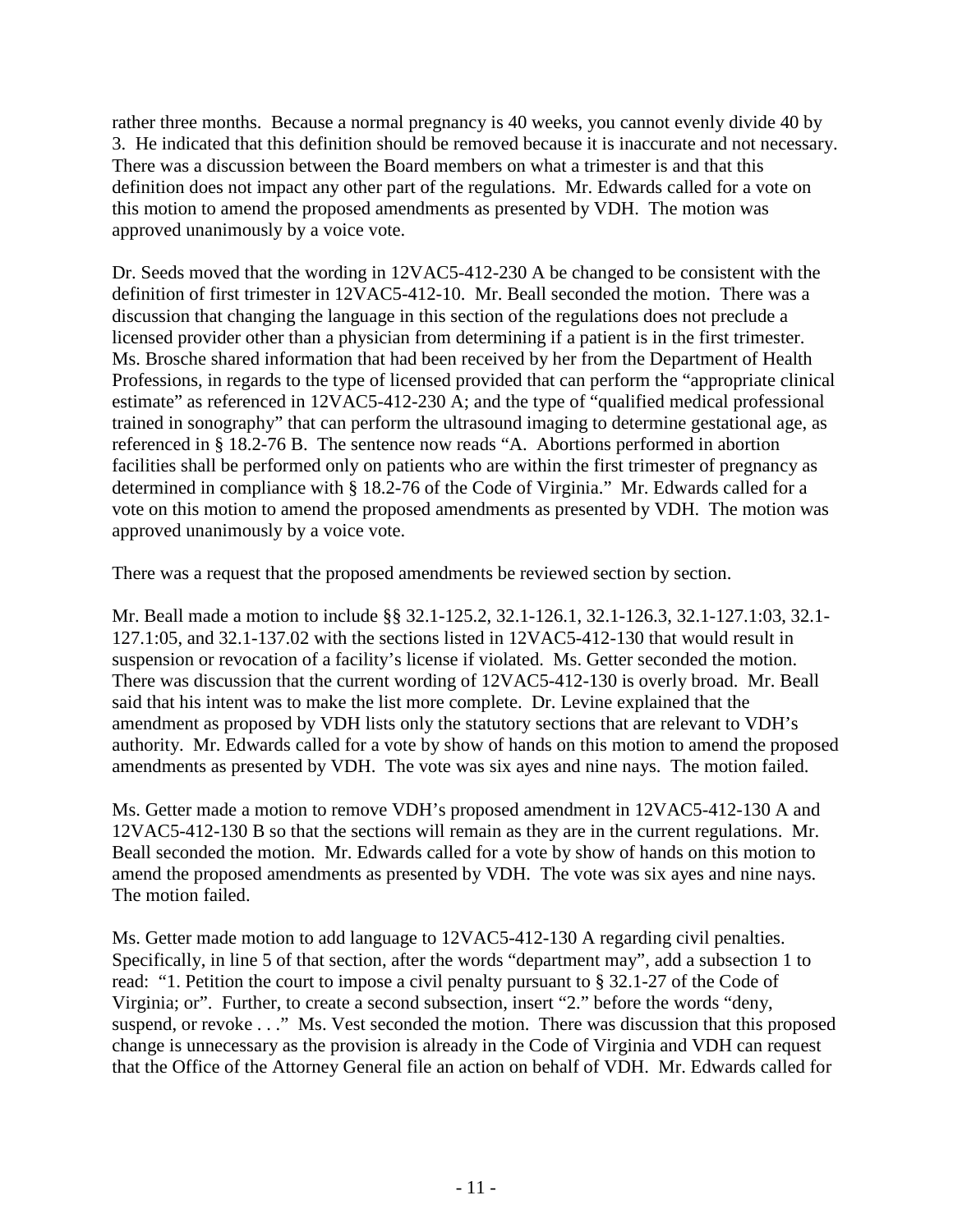a vote by show of hands on this motion to amend the proposed amendments as presented by VDH. The vote was five ayes, nine nays, and one abstention. The motion failed.

Ms. Getter made a motion to add language to 12VAC5-412-130 to create a new subsection B to deny a license to a facility. Mr. Beall seconded the motion. The new subsection B would read: "The department may deny a license to: 1. A corporate applicant if the corporate entity has an owner, director, or officer: a. Whose conduct caused the revocation of a prior license; or b. Who held the same or similar position in another corporate entity which had its licensed revoked; 2. An individual applicant: a. Whose conduct caused the revocation of a prior license; or b. Who held a position as owner, director, or officer in a corporate entity which had its license revoked; 3. An individual or corporate applicant that has consented to surrender a license as a result of a license revocation action." Adding the new subsection B would then renumber the existing subsections to C, D, and E. Ms. Bailey advised the Board did not have statutory authority to deny a license as proposed by the amendment. Mr. Edwards ruled the motion was out of order.

The Board approved a short break by unanimous consent.

After the break, Ms. Brosche made a motion to remove VDH's proposed amendment to repeal 12VAC5-412-30 so that the section will remain as it is in the current regulation. She further moved to add the words "pursuant to § 32.-127" after the word "hospital". Ms. Prichard seconded the motion. Ms. Vest made a secondary motion to add the letter "B" to "32.1-127" so that the statutory citation reference would be correct. Mr. Beall seconded the secondary motion. There was a discussion that this is the only reference to classification in the regulations and retaining the section would make the regulations consistent with the hospital regulations. Mr. Edwards called for a vote by show of hands on the secondary motion to amend the proposed amendments as presented by VDH. The vote was nine ayes and six nays. The secondary motion was approved. Mr. Edwards then called for a vote by show of hands on the primary motion as appended by the secondary motion to amend the proposed amendments as presented by VDH. The vote was six ayes and nine nays. The motion failed.

Ms. Vest made a motion to amend 12VAC5-412-230 D by adding the following words "the licensed physician performing the abortion shall be currently licensed in advanced resuscitative techniques and" after the words "are being performed" in the first line of this subsection. She further moved that the words "a staff member currently certified to perform cardiopulmonary resuscitation" be removed. Finally, she moved that the following sentence be added to the end of the subsection: "All staff members assisting in the abortion shall be currently certified in basic cardiopulmonary resuscitation." 12VAC5-412-230 D would read "When abortions are being performed, the licensed physician performing the abortion shall be currently licensed in advanced resuscitative techniques and shall be available on site for emergency care. All staff members assisting in the abortion shall be currently certified in basic cardiopulmonary resuscitation." Ms. Brosche seconded the motion.

There was a discussion about the importance that a physician performing the abortion be able to respond appropriately if an emergency arises. There was further discussion that this is re-stating the standards of care, that this is covered by the regulations of the Board of Medicine, that activities by health care practitioners are referred to the appropriate licensing Board, and that this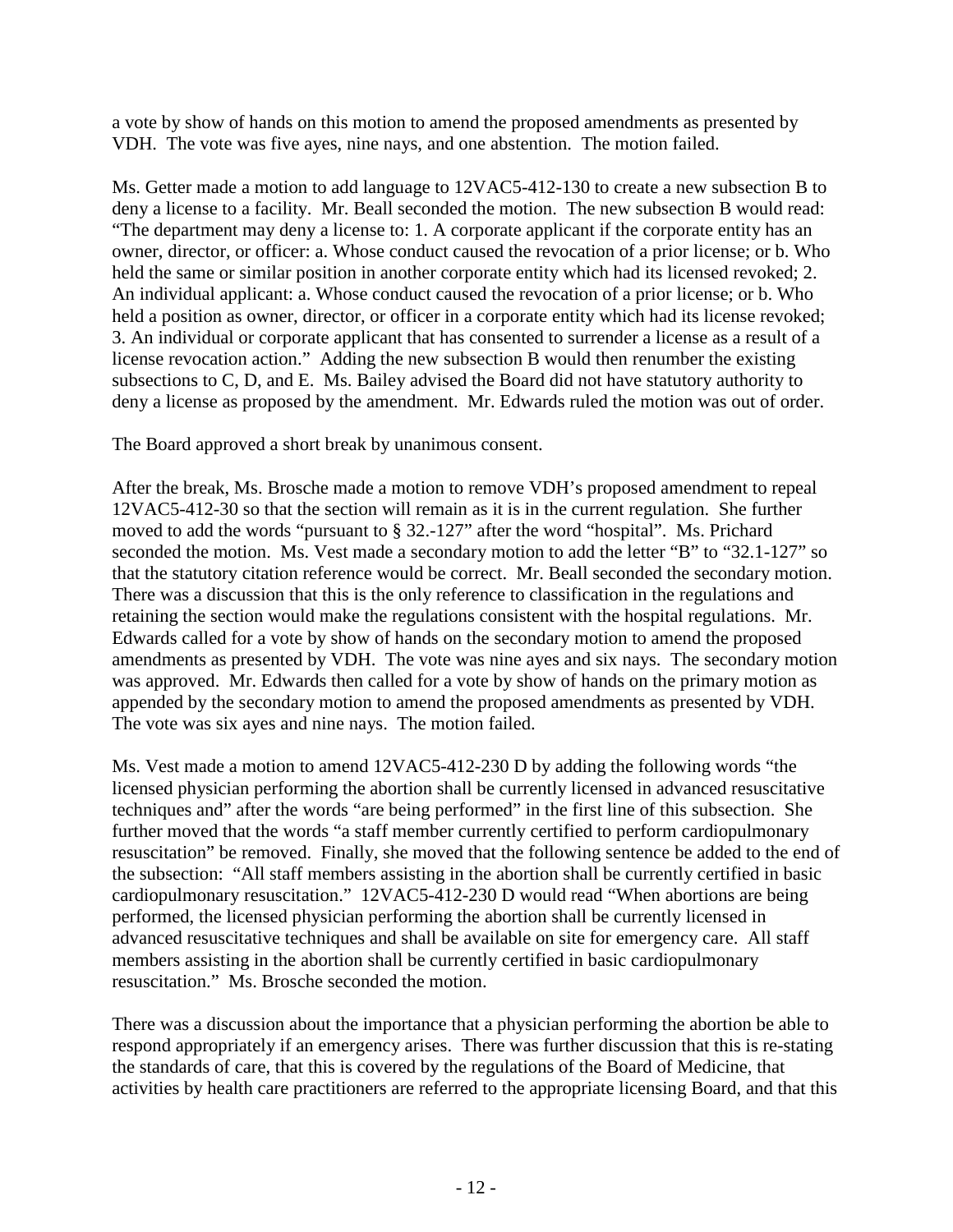proposed change is unnecessary and duplicative. Mr. Edwards called for a vote by show of hands on the motion to amend the proposed amendments as presented by VDH. The vote was six ayes and nine nays. The motion failed.

Mr. Beall made a motion to remove VDH's proposed amendment in 12VAC5-412-230 E in the last sentence of that subsection so that it would remain as it is currently in the regulations with respect to the words "and post abortion counseling." Mr. Kuhlman seconded the motion. There was a discussion that the amendment as proposed by VDH is taking out some key wording. There was further discussion that there is reference to counseling in parts of that section. Mr. Edwards called for a vote by show of hands on the motion to amend the proposed amendments as presented by VDH. The vote was seven ayes and eight nays. The motion failed.

Ms. Getter made a motion to move the words "appropriate counseling" in the second sentence of 12VAC5-412-230 E after the words "instruction in the abortion procedure," and insert the "and" between "procedure" and "appropriate". The line would read ". . . she understands, instruction in the abortion procedure and appropriate counseling, and shall. . . ." Dr. Seeds seconded the motion. There was a discussion that the informed consent section covers counseling before an abortion is performed, that this proposed change would add clarity, that the proposed change is getting into practice protocols, and that the counseling should not be only about the abortion care as this change would indicate. Mr. Edwards called for a vote by show of hands on the motion to amend the proposed amendments as presented by VDH. The vote was six ayes and nine nays. The motion failed.

Mr. Beall made a motion to amend 12VAC5-412-230 F to add the words "excessive bleeding, and/or acute unrelieved pain" after the word "develop" in the last line of that subsection. Dr. Seeds seconded the motion. Mr. Edwards called for a vote by show of hands on the motion to amend the proposed amendments as presented by VDH. The vote was seven ayes and eight nays. The motion failed.

Ms. Getter told the Board that 12VAC5-410-1270 E (hospital regulations) contains a provision for making family planning information available to patients receiving an abortion. Dr. Levine advised the Board that that section pertains to outpatient surgical hospitals and that abortion facilities do not fall under that category. Dr. Miller commented that the Board had just voted on a motion about providing family planning counseling. Ms. Getter made a motion to remove the words "or referral for" in the third sentence of 12VAC5-412-230 E. There being no second, this motion failed.

Ms. Getter made a motion to add the words "and subject to a \$2,500 civil penalty" after the word "Virginia" in the last sentence of 12VAC5-412-230 C. Ms. Vest seconded the motion. Ms. Getter indicated that facilities are not being penalized for citations during inspections. Ms. Bailey advised that it is not under VDH's purview to enforce § 18.2-76 of the Code of Virginia. Mr. Edwards called for a vote by show of hands on the motion to amend the proposed amendments as presented by VDH. The vote was five ayes, nine nays, and one abstention. The motion failed.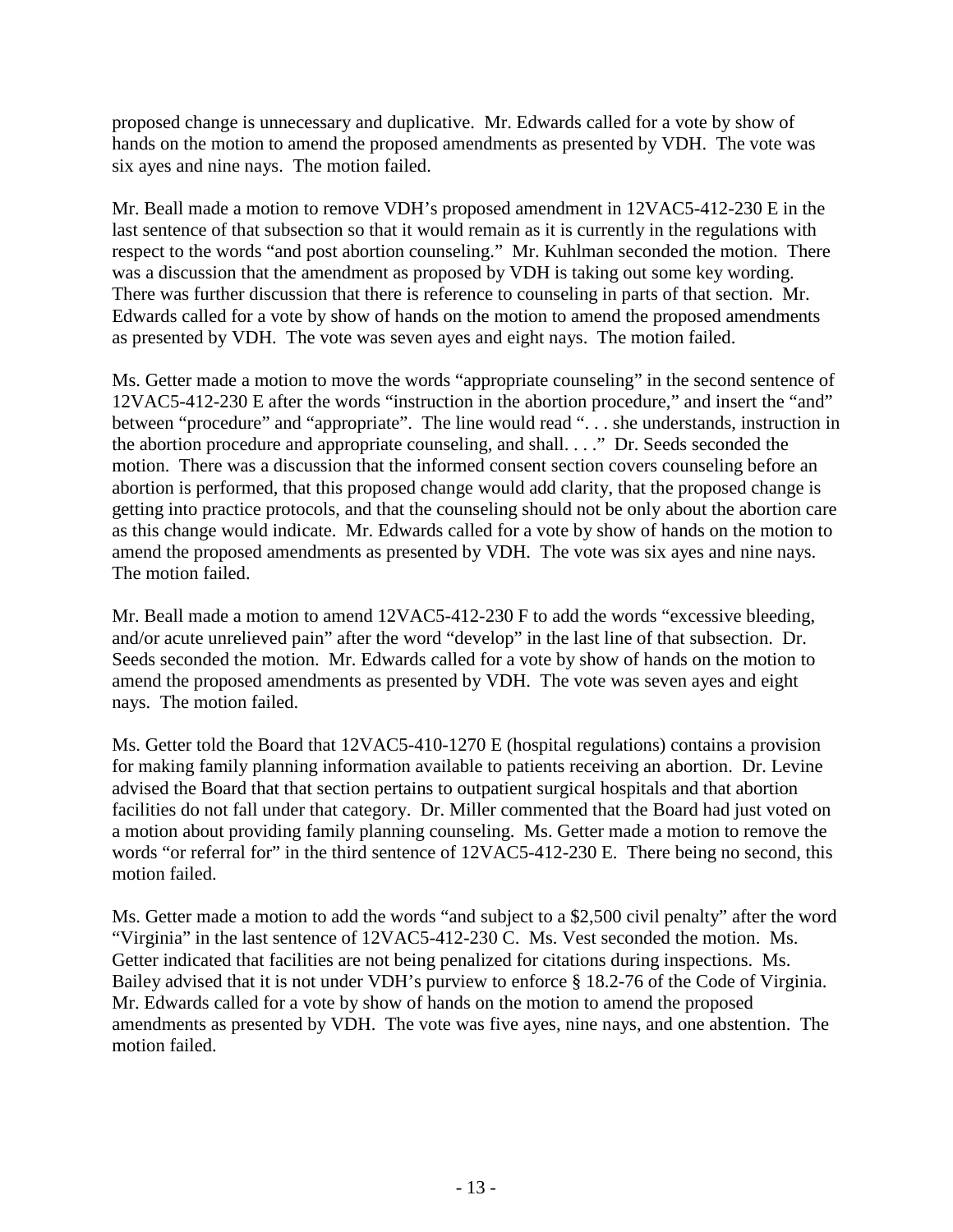Ms. Vest made a motion to remove VDH's proposed amendment in 12VAC5-412-240 A 3 so that the subsection remains as it is in the current regulations. Mr. Beall seconded the motion. There was a discussion that the facilities have been screening for sexually transmitted diseases and this requirement has not been burdensome. There was further discussion that VDH does want patients to be assessed for risk and tested when appropriate but to be less prescriptive in the regulations about how that is accomplished. Mr. Edwards called for a vote by show of hands on this motion to amend the proposed amendments as presented by VDH. The vote was six ayes and nine nays. The motion failed.

Ms. Getter made a motion to strike VDH's proposed amendment to 12 VAC5-412-240C and replace it with the following new language: "... the patient shall be evaluated in order to assess for risk of an ectopic implantation in early pregnancy. Each facility must have a written protocol to evaluate ectopic pregnancy. All relevant staff at the site must be familiar with the protocol, including referrals as appropriate. A plan for when and how to seek emergency medical attention must be reviewed and documented. Resolution of the pregnancy must be verified, tracked, and logged. Patient follow-up must continue until one of the following has been documented: 1) The diagnosis of ectopic pregnancy has been excluded, 2) Clinical resolution of an ectopic pregnancy has been ensured, or 3) Transfer of care to an appropriate provider has been made." Mr. Beall seconded the motion.

Ms. Getter told the Board that her proposed amendment is based on the recommendation of the National Abortion Federation. There was discussion concerning the relevance and very prescriptive nature of the proposed amendment. Dr. Seeds said that the amendment proposed by VDH falls short of the standard of care. Dr. Klein stated that VDH's proposed amendment was based on the recommendation of a physician regulatory advisory panel. Mr. Edwards called for a vote by show of hands on the motion to amend the proposed amendments as presented by VDH. The vote was six ayes and nine nays. The motion failed.

Ms. Brosche made a motion to amend 12VAC5-412-250 C, by inserting "and shall be documented in the patient's medical record," after the word "administration." The motion was seconded by Ms. Vest. Mr. Edwards called for a vote by show of hands on the motion to amend the proposed amendments as presented by VDH. The vote was eleven ayes and four nays. The motion passed.

Ms. Vest moved to add three subdivisions to 12VAC5-412-250 B. The proposed language reads: "1. Deep sedation, general anesthesia or a major conductive block shall only be administered by an anesthesiologist or by a certified registered nurse anesthetist. 2. Moderate sedation/conscious sedation may be administered by the operating doctor with the assistance of and monitoring by a licensed nurse, a physician assistant or a licensed intern or resident. 3. Any doctor who administers office-based anesthesia without the use of an anesthesiologist or certified registered nurse anesthetist shall obtain four hours of continuing education in anesthesia each biennium." Mr. Kuhlman seconded the motion.

There was a discussion concerning risks associated with use of anesthesia and the importance of patient safety. There was additional discussion that the regulations already require compliance with the office-based anesthesia regulations of the Board of Medicine. The Board also discussed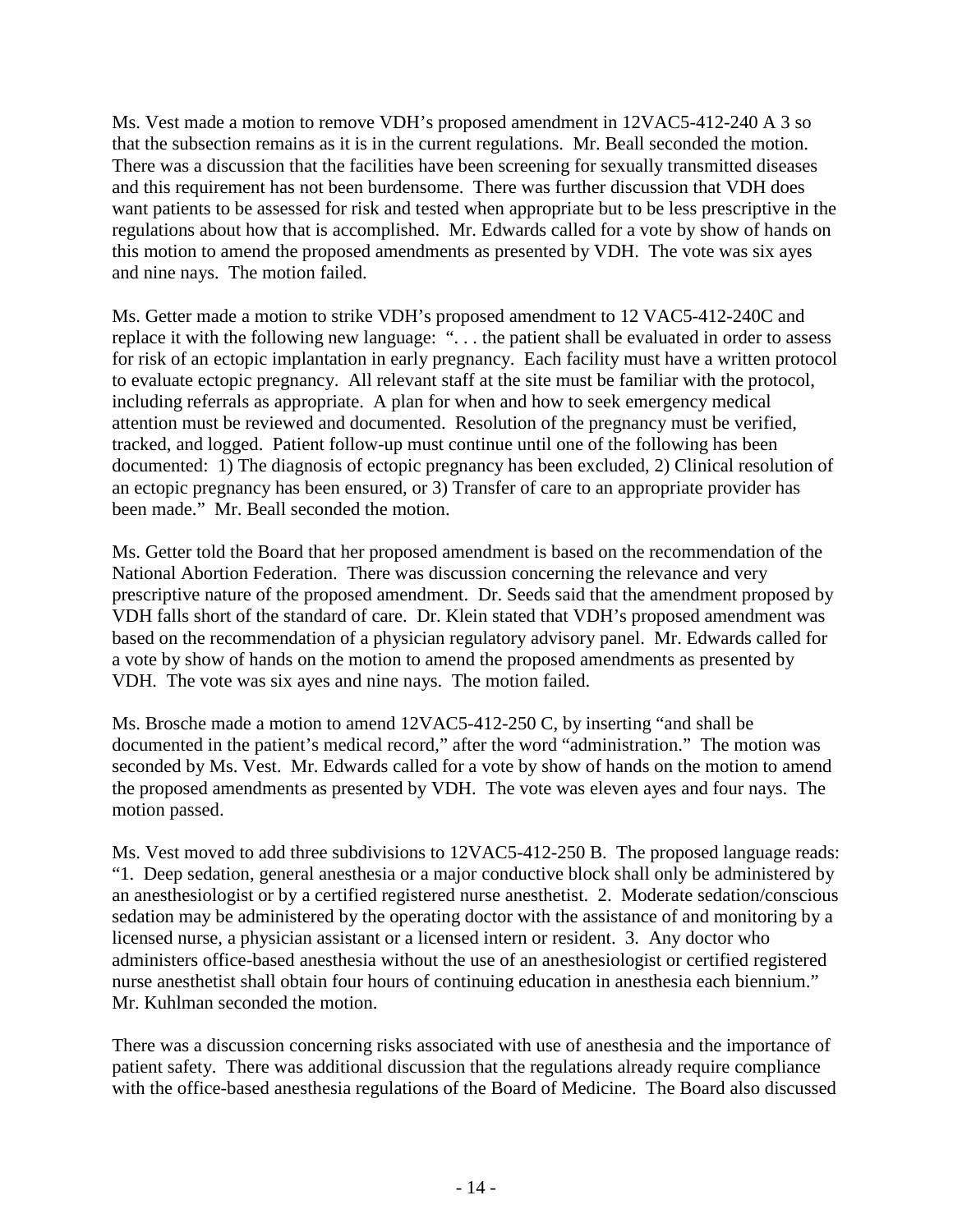the process by which OLC ensures that its facility inspection surveyor workbooks accurately and completely reflect all regulatory requirements. Mr. Bodin said that OLC could expand the surveyor workbook so that it includes the documents that are incorporated by reference (i.e., Board of Medicine office-based anesthesia regulations) into the abortion facility regulations. Dr. Seeds requested that the updated workbook be shared with the Board at the December meeting. Mr. Bodin responded that he would make that presentation in December. There was further discussion concerning the need to hold facilities accountable for deficiencies cited during inspections. Mr. Edwards called for a vote by show of hands on the motion to amend the proposed amendments as presented by VDH. The vote was six ayes and nine nays. The motion failed.

Ms. Brosche then told the Board that she would not be presenting an additional amendment she had prepared for the office-based anesthesia section of the regulation because of the information Mr. Bodin provided during the meeting, about expanding the surveyor workbook to include the office-based anesthesia regulation and other regulatory requirements.

Ms. Getter made a motion to amend 12VAC5-412- 250 B, after the word "shall", strike "be directed by and under the supervision of a physician licensed in Virginia" and insert "be administered by a physician licensed in Virginia in accordance with 12VAC25-20-10." There being no second, this motion failed.

Ms. Brosche made a motion to reinsert all of the stricken language in the first two sentences of 12VAC5-412-290 C. Mr. Beall seconded the motion. Dr. Levine told the Board that the Board of Medicine office-based anesthesia regulations contain a transfer agreement requirement, and VDH's proposed amendments do not change that requirement. Mr. Beall said that, since the Commissioner has not granted any variances to this regulatory requirement, reinserting the requirement does not appear to be problematic. There was discussion concerning EMTALA requirements. There was also discussion about the difference between EMTALA and transfer agreements; and Ms. Brosche shared that the wording in this section, that is being proposed for removal, is supported by other state regulations. Mr. Edwards called for a vote by show of hands on the motion to amend the proposed amendments as presented by VDH. The vote was six ayes and nine nays. The motion failed.

Ms. Whipple made a motion to revise the proposed amendments to 12VAC5-412-370. Specifically, she moved that the words "alterations" and "repairs" be removed in the first sentence of 12VAC5-412-370 A and add the words "major renovations" between the words "additions" and "to existing buildings". She also moved that the word "with" in sentence two of subsection A be removed. Further, she moved that in subsection A, remove the words "In addition, abortion facilities" in line four and insert the words "All construction of new buildings and additions, or major renovations to existing buildings for occupancy as an abortion facility" before the words "that perform only surgical." Further, she moved that in line 6 of subsection A, remove the words "3.1 and" between the words "sections" and "3.8." Further, in line 11 of subsection A, remove the words "Part 1 and section 3.1 of Part 3" after the words "and constructed consistent with" and before the words "of the 2014 Guidelines" and replace those words with "Part 1, sections 1.1, 1.3, and 1.4." Finally, she moved that in subsection A, add a new paragraph between the paragraphs that begin "All construction of new buildings. . ." and the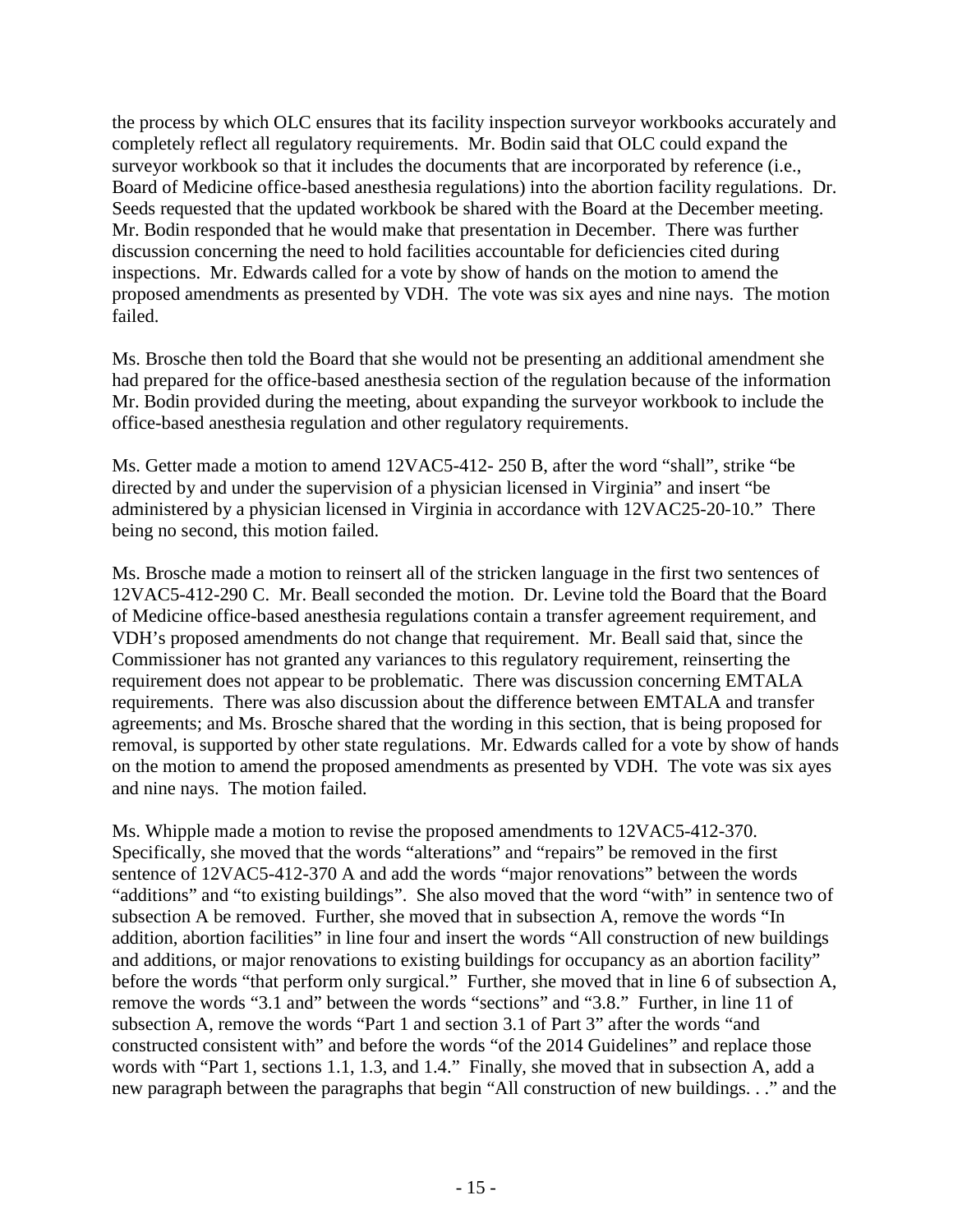paragraph that begins "Architectural drawings and specifications. . ." that reads "Abortion procedures may take place in a procedure room, as detailed in section 3.8-3.1, except that minimum square footage requirements for procedure rooms used for the provision of surgical abortion do not need to be greater than 120 square feet, with a minimum room dimension of 10 feet and a minimum clear dimension of 3 feet at each side and at the foot of the bed. Rooms designed in accordance with section 3.8-3.2 are not required for abortion facilities. Section 3.7- 3.6.13.1(2) shall not apply to facilities that do not have a room designed in accordance with section 3.8-3.2."

The first paragraph of 12VAC5-412-3701 A now reads:

"A. All construction of new buildings and additions, or major renovations to existing buildings for occupancy as an abortion facility shall conform to state and local codes, zoning ordinances and the Virginia Uniform Statewide Building Code (13VAC5-63). All construction of new buildings and additions, or major renovations to existing buildings for occupancy as an abortion facility that perform only surgical abortions or a combination of surgical and medication induced abortions shall be designed and constructed consistent with Part 1 and section 3.8 of Part 3 of the 2014 Guidelines for Design and Construction of Hospitals and Outpatient Facilities of the Facilities Guidelines Institute, pursuant to § 32.1-127.001 of the Code of Virginia. Abortion facilities that perform only medication induced abortions shall be designed and constructed consistent with Part 1 sections 1.1, 1.3 and 1.4 of the 2014 Guidelines for Design and Construction of Hospitals and Outpatient Facilities of the Facilities Guidelines Institute."

Mr. Edmondson seconded the motion.

Ms. Whipple told the Board that the intent of her proposed amendment is to provide for the "grandfathering" of existing facilities, to make clear that these provisions are for new facilities or major renovations, and to make the regulations less burdensome.

Ms. Bailey told the Board that it had the statutory authority to approve the proposed amendments.

At that point, at the request of Mr. Edwards, Ms. Vest made a motion to table the pending motion. Mr. East seconded the motion, and the motion was approved by unanimous consent.

The Board then took a short break.

Upon completion of the break, Ms. Vest moved to take the pending motion from the table. Ms. Prichard seconded the motion. The motion was approved unanimously by voice vote.

There was a discussion concerning the substance of Ms.Whipple's proposed amendment. Dr. Seeds noted that the proposed amendment strikes the reference to section 3.1 of the 2014 FGI guidelines. Ms. Whipple stated that the proposed amendment includes section 3.8, which refers back to section 3.1. Dr. Levine said that section 3.1 is the foundational section of the FGI guidelines for outpatient facilities. Ms. Whipple said that section 3.1 was not needed in the regulations, while Dr. Seeds said that striking 3.1 affects the rest of the paragraph. Mr. Beall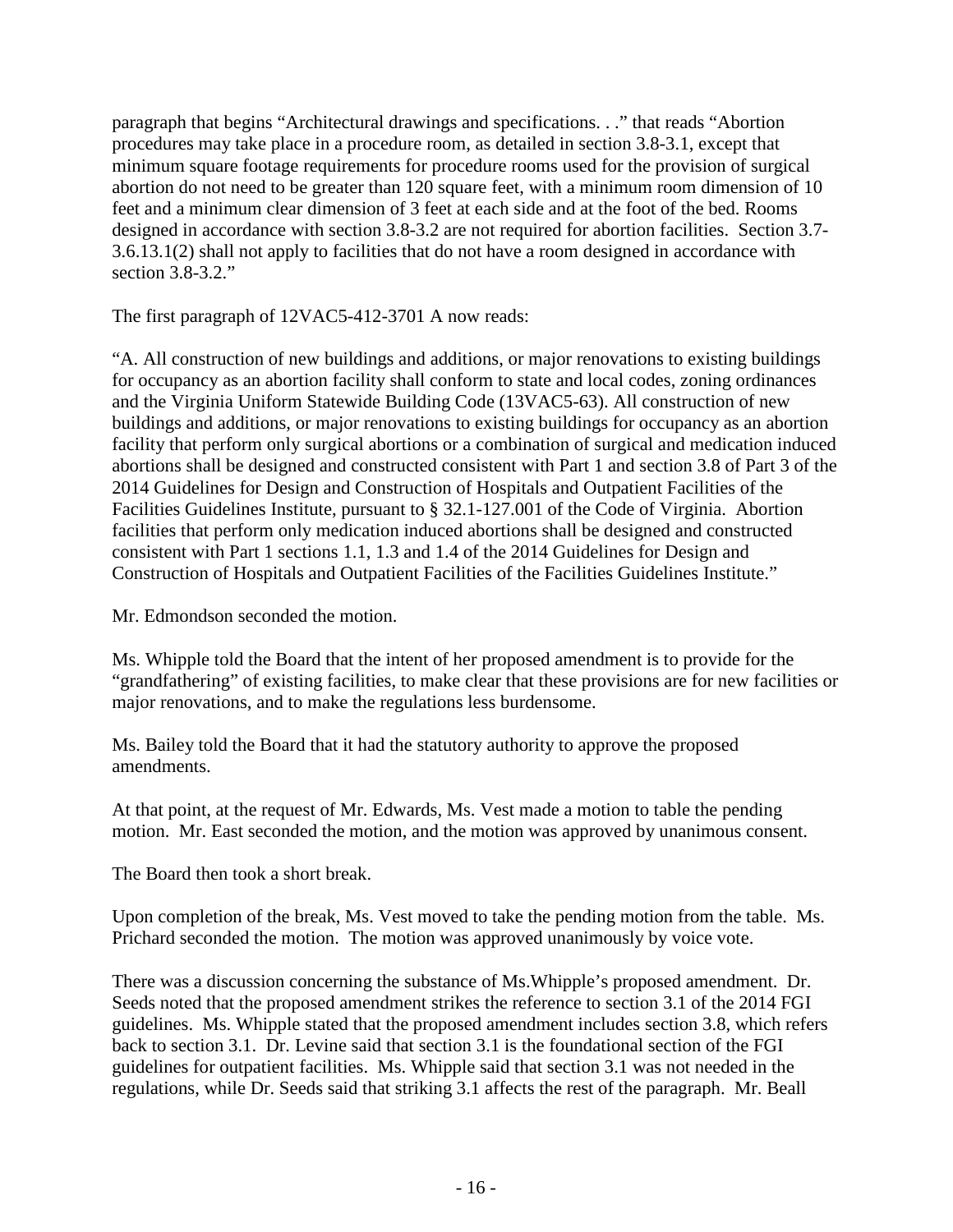expressed concern about striking provisions that had been recommended by the building regulatory advisory panel. Ms. Getter asked why the Board would want to exclude minimum requirements in section 3.1.

Mr. Edmondson stated that many parts of section 3.1 are not relevant. There was additional discussion concerning the substance and merits of Ms. Whipple's proposed amendment. Ms. Getter requested to hear from Mr. Clements, at which point Dr. Levine explained that Mr. Clements' expertise was with the Virginia Uniform Statewide Building Code, and not the FGI guidelines. Mr. Clements told the Board that use of the term "renovation" was problematic in that it is not a term used by the building code. Mr. Edmondson responded that the word "repair" is not found in the building codes with which he is familiar. Ms. Whipple then reminded the Board that the proposed amendment would still need to go through the executive branch review process. Mr. Edwards called for a roll-call vote on this motion to amend the proposed amendments as presented by VDH. The vote was nine ayes (Mr. East, Mr. Edmondson, Mr. Edwards, Ms. Hines, Dr. Klein, Dr. Miller, Ms. Prichard, Dr. Shuler, and Ms. Whipple) and six nays (Mr. Beall, Ms. Brosche, Ms. Getter, Mr. Kuhlman, Dr. Seeds, and Ms. Vest). The motion was approved.

Dr. Seeds moved that the last paragraph of 12VAC5-412-370 A be restored in VDH's proposed amendment so that part of the subsection remains as it is in the current regulations. Ms. Vest seconded the motion. There was a discussion concerning the number of abortion facilities that have received a variance pertaining to the requirements of this section, and how many variances have been granted to abortion facilities operated by Planned Parenthood. There was additional discussion concerning the extent to which this regulatory section poses a burden to abortion facilities. There was further discussion concerning the Attorney General's Opinion and the FGI guidelines. Mr. Edwards called for a vote by show of hands on this motion to amend the proposed amendments as presented by VDH. The vote was six ayes and nine nays. The motion failed.

Ms. Getter asked if VDH had issued guidance concerning the differing regulatory requirements for medical and surgical abortions. Dr. Levine said that such guidance would be developed once the regulatory amendments take effect. Mr. Getter asked if the separation of medical and surgical abortions would affect any other part of the regulations. Dr. Levine responded that the separation would only affect the building design and construction requirements. There was discussion concerning the failure rate for medication abortions.

Mr. Edmondson made a motion to call the pending question. The motion was seconded by Ms. Whipple. Mr. Edwards then called for a roll call vote on the motion to call the pending question. The vote was nine ayes (Mr. East, Mr. Edmondson, Mr. Edwards, Ms. Hines, Dr. Klein, Dr. Miller, Ms. Prichard, Dr. Shuler, and Ms. Whipple) and six nays (Mr. Beall, Ms. Brosche, Ms. Getter, Mr. Kuhlman, Dr. Seeds, and Ms. Vest). The motion failed as passage required a twothirds vote of the Board.

Ms. Getter expressed continued concerns about the complication/failure rate of medication abortions. Dr. Levine commented that the Board's discussion was focusing on standard of care issues, while the proposed amendments focus on building design and construction requirements.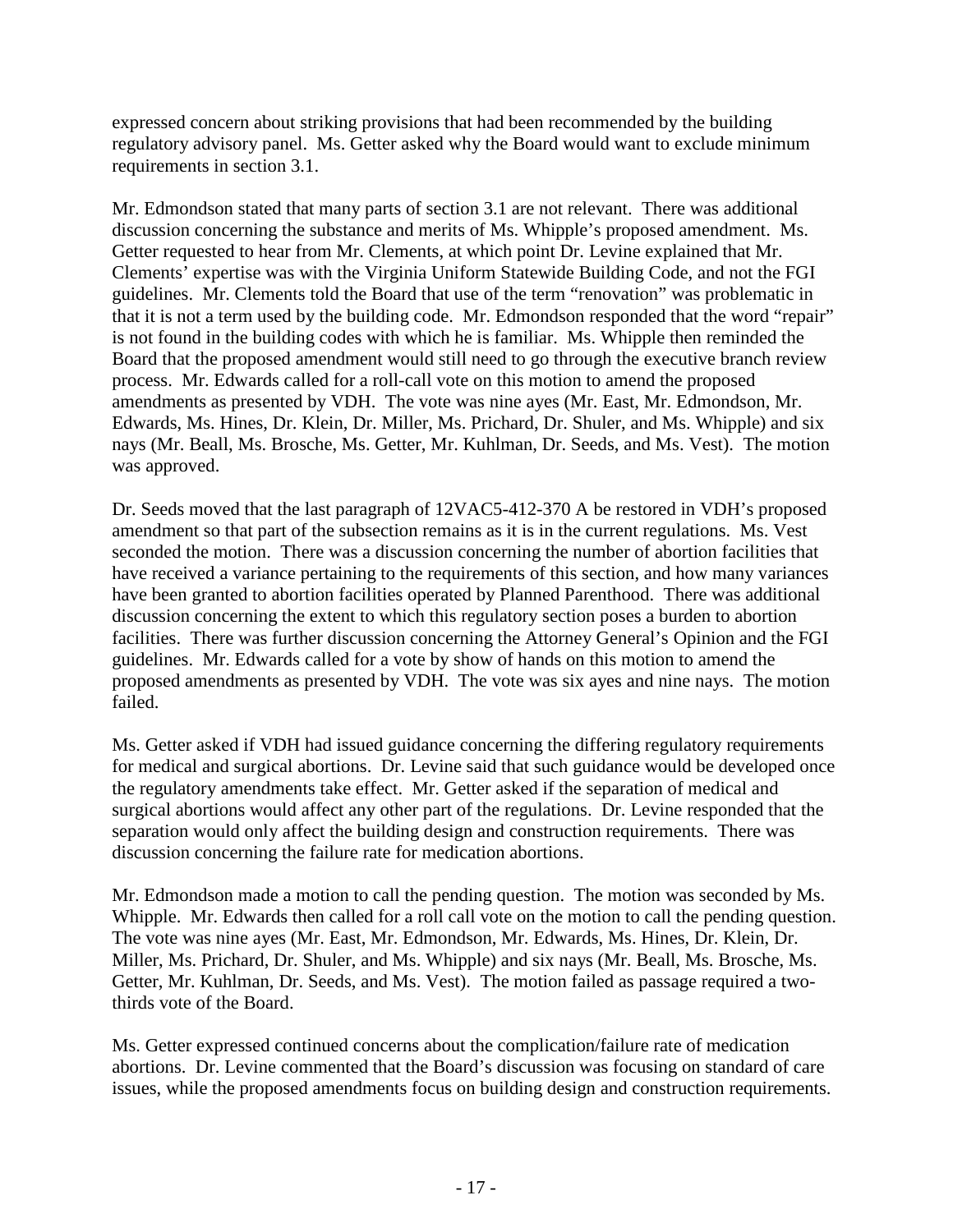Ms. Getter told the Board that the decision to separate medication from surgical abortions has implications for other sections of the regulations, beyond merely the design and construction provisions. There was further discussion concerning medical abortion complication rates.

Ms. Getter made a motion to remove the distinction between medical and surgical abortions. Ms. Vest seconded the motion. There was further discussion concerning the standard of care for medication abortions. Mr. Edwards called for a roll-call vote on this motion to amend the proposed amendments as presented by VDH. The vote was five ayes (Mr. Beall, Ms. Brosche, Ms. Getter, Mr. Kuhlman, and Ms. Vest) and ten nays (Mr. East, Mr. Edmondson, Mr. Edwards, Ms. Hines, Dr. Klein, Dr. Miller, Ms. Prichard, Dr. Seeds, Dr. Shuler, and Ms. Whipple). The motion failed.

Ms. Getter inquired concerning the rationale for striking the reference to section 3.7 of the FGI in 12VAC5-412-370 A, with respect to surgical abortions. Dr. Levine responded that section 3.8, relating to procedure rooms, was not part of the 2010 FGI guidelines but it is now part of the 2014 FGI guidelines–which is why it was included in the proposed amendments.

Ms. Getter made a motion to reinsert "alterations" and "repairs," and to strike "major renovations" from 12VAC5-412-370 A. Mr. Edwards said that the Board had already voted on that, and ruled the motion out of order.

There was a brief discussion concerning Roberts Rules of Order.

There being no further discussion, Mr. Edwards then called for a vote on the main motion to approve the proposed amendments as amended during the foregoing discussions. The vote was nine ayes (Mr. East, Mr. Edmondson, Mr. Edwards, Ms. Hines, Dr. Klein, Dr. Miller, Ms. Prichard, Dr. Shuler, and Ms. Whipple) and six nays (Mr. Beall, Ms. Brosche, Ms. Getter, Mr. Kuhlman, Dr. Seeds, and Ms. Vest). The proposed amendments were approved.

## Public Comment Period 2

Mr. Edwards outlined the procedure for the second public comment period. This public comment period, as stated on the agenda, would cover any topics not previously identified in Public Comment Period 1. Mr. Edwards asked that speakers comply with the two-minute time limit. He also asked that speakers not be unduly repetitive of what other speakers have already said.

Eleven individuals provided comments to the Board. All of the comments pertained to the Board agenda item: Emergency Regulations and Notice of Intended Regulatory Action – Virginia's Rules and Regulations Governing Cooperative Agreements 12VAC5-221.

Stephanie Wilkinson from the U.S. Federal Trade Commission (FTC) requested that the Commissioner share information with FTC during her review of any application for a cooperative agreement. Ms. Lindsay Berry, representing Anthem, said that the regulations would have a significant impact on Anthem, and that most states are not equipped to provide the necessary level of regulatory oversight envisioned by the regulations. Mr. Robert Barratta,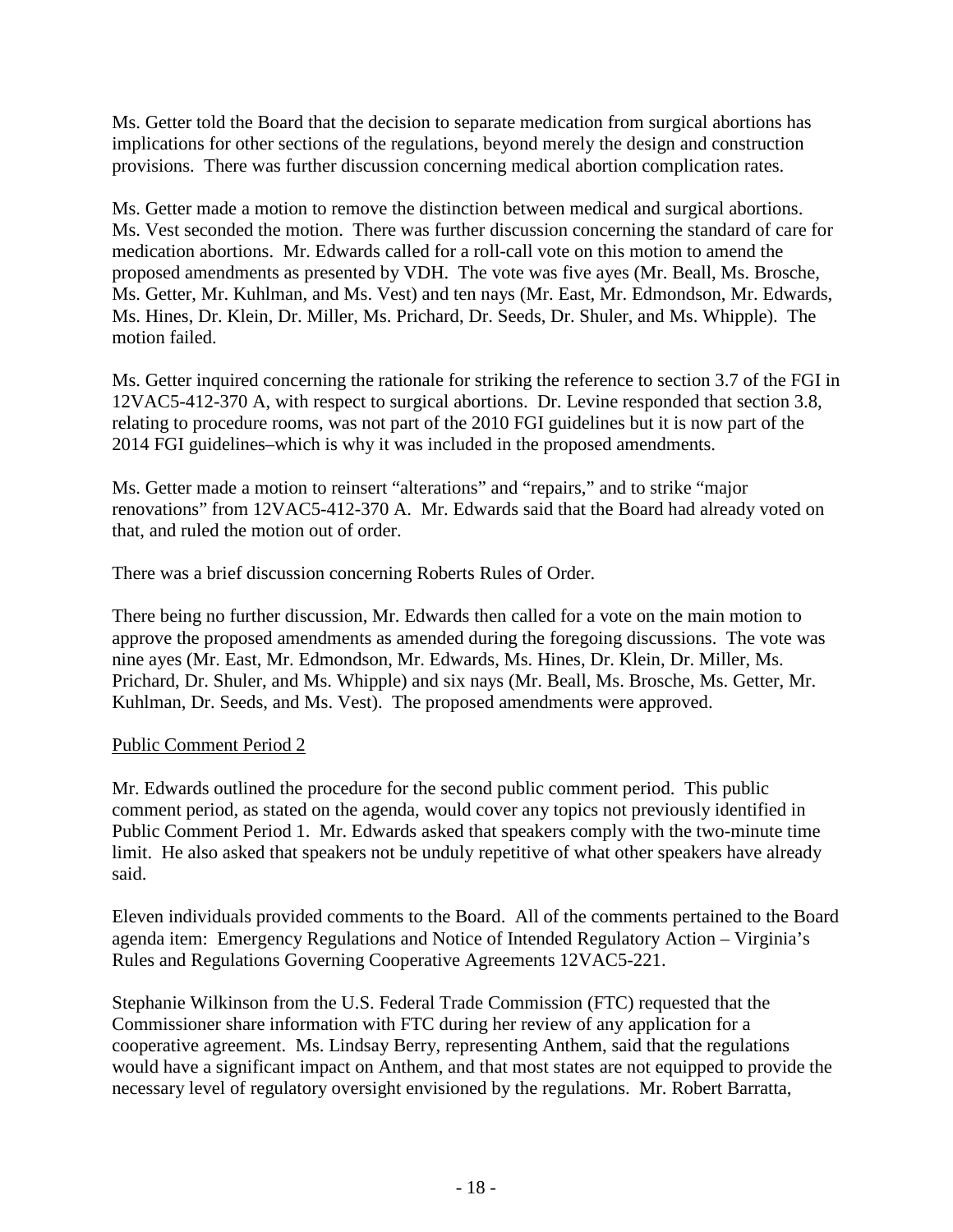representing America's Health Insurance Plans, said that it is impossible to provide the necessary level of regulatory oversight envisioned by the regulations. Representatives from Mountain States Health Alliance and Wellmont Health System expressed general support for the emergency regulations. However, they requested that provisions requiring a Plan of Separation to be included with the application for a cooperative agreement, and authorizing the Commissioner to condition a Letter Authorizing Cooperative Agreement on inclusion of a cap on the negotiated case-mix adjusted revenue per discharge by payer by product, be stricken. Representatives of hospitals, and health care providers, in Southwest Virginia also expressed general support for the regulations. Doug Gray, representing the Virginia Association of Health Plans, expressed support for the Commissioner's authority to condition a Letter Authorizing Cooperative Agreement on inclusion of a cap on the negotiated case-mix adjusted revenue per discharge by payer by product. He told the Board that North Carolina has used a similar provision.

Mr. Edwards declared public comment period 2 ended.

# *Virginia's Rules and Regulations Governing Cooperative Agreements (12VAC5-221) – Emergency Regulations and Notice of Intended Regulatory Action*

Dr. Trump presented the emergency regulations and NOIRA to the Board. He told the Board that the regulatory action is mandated by HB2316 enacted by the 2015 General Assembly. The legislation requires the Board of Health to promulgate regulations that at a minimum address the review of applications for proposed cooperative agreements, the process by which applications for proposed cooperative agreements shall be approved or denied, post-approval monitoring and a fee schedule establishing the amount of the annual fee per cooperative agreement. The legislation further specified that the regulations must be effective within 280 days of enactment. For that reason, the Board is requested to approve the utilization of the emergency rulemaking process authorized by the Administrative Process Act. The emergency regulations contain provisions pertaining to definitions, a fee schedule, procedures for the Commissioner's request for information, the Commissioner's review, ongoing monitoring, and annual reporting.

Dr. Trump explained that, in drafting the emergency regulations VDH convened a regulatory advisory panel, which met twice. The panel members provided recommendations regarding regulatory language to the State Health Commissioner. VDH reviewed the recommendations of the regulatory advisory panel and regulations for similar programs within other jurisdictions. From that information, VDH created the language which is presented to the Board.

Dr. Trump also told the Board that the Southwest Virginia Health Authority has received a Letter of Intent from Mountain States Health Alliance, and Wellmont Health System, that they intend to submit an application for a Letter Authorizing Cooperative Agreement on or about November 1. The statute authorizes the Southwest Virginia Health Authority to make a recommendation to the Commissioner concerning whether or not a Letter Authorizing Cooperative Agreement should be issued.

Ms. Whipple moved that the emergency regulations/NOIRA be approved. Dr. Miller seconded the motion.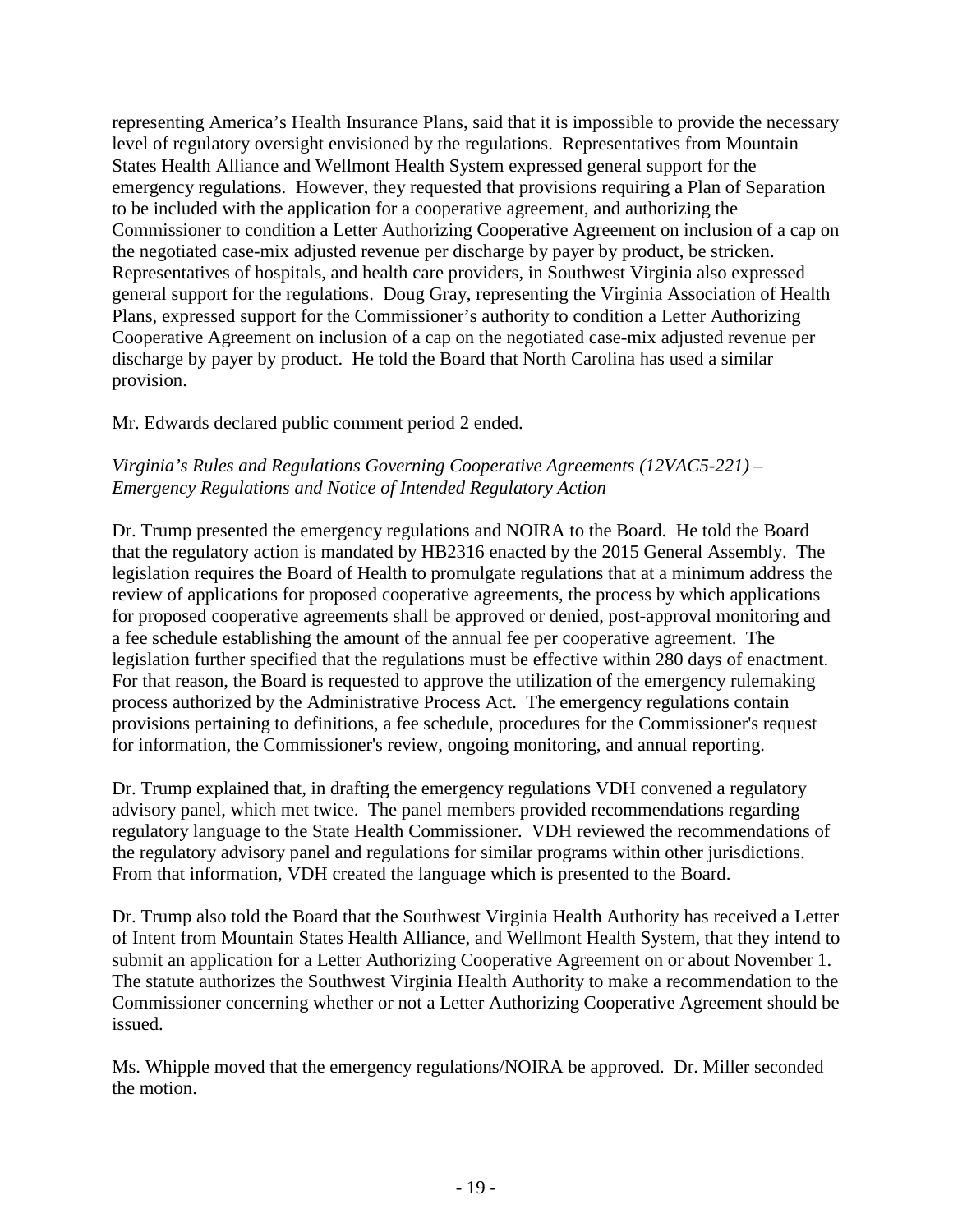There was discussion concerning the provision authorizing the Commissioner to condition a Letter Authorizing Cooperative Agreement on inclusion of a cap on the negotiated case-mix adjusted revenue per discharge by payer by product. Ms. Whipple said that hospitals in Virginia, particularly those in rural areas, are fiscally-stressed. She also said that the conditioning provision under discussion would not be beneficial to hospitals. Mr. Edmondson asked if Mountain States Health Alliance and Wellmont Health System were both not-for-profit systems. Dr. Levine responded that both of them were not-for-profit.

Ms. Whipple made a motion to add a subsection D to 12VAC5-221-40 that reads "D. If the applicants believe the materials submitted contain proprietary information that are required to remain confidential, such information must be clearly identified and the applicants shall submit duplicate applications, one with full information for the Commissioner's use and one redacted application available for release to the public." Mr. Beall seconded the motion.

Ms. Tysinger told the Board that the amendment would apply with respect to the Virginia Freedom of Information Act, to the extent that unredacted information could not be redacted publicly. Ms. Tysinger also said that the proposed amendment basically tracked language in HB2316 and could be defended.

Mr. Edwards called for a vote by show of hands on this motion to amend the proposed amendments as presented by VDH. The vote was 13 ayes with none opposed. [Note: Ms. Pritchard and Dr. Shuler left the meeting prior to the vote.] The motion was approved.

Ms. Whipple made a motion to amend three sections of 12VAC5-221 with regard to a plan of separation. The first amendment is to 12VAC5-221-10, on page two of the proposed amendments, to the definition of plan of separation. Specifically, remove the words "with an application to return the parties to a pre-consolidation state," between the words "proposal submitted" and "which includes" and insert the following words in that space: "to the Commissioner, upon notice to a Letter Holder that the Commissioner intends to revoke the approval of a cooperative agreement to the extent necessary to address any anticompetitive conditions then present." Further, in this section, insert the word "applicable" between the words "separation of any" and "combined" on line 2. The definition now reads: "'Plan of Separation' means the written proposal submitted to the Commissioner, upon notice to a Letter Holder that the Commissioner intends to revoke the approval of a cooperative agreement to the extent necessary to address any anticompetitive conditions then present, which includes a plan for separation of any applicable combined assets, . . ." Ms. Whipple's second amendment for plan of separation is to 12VAC5-221-70 B 19 on page 7 of the proposed amendments. Ms. Whipple moved that the subdivision 19 as proposed be deleted and replaced with the following: "19. Proposed Process for Separation. The Parties shall provide a description of how they will develop a Plan of Separation to address any anticompetitive conditions identified by the Commissioner as present. The description submitted by the Parties shall set forth the process they will undertake to obtain an independent opinion from a qualified organization that states the proposed Plan of Separation may be operationally implemented without undue disruption to essential health services provided by the Parties." Finally, Ms. Whipple moved that the proposed 12VAC5-221-110 B language be deleted and replaced with the following: "B. The Parties shall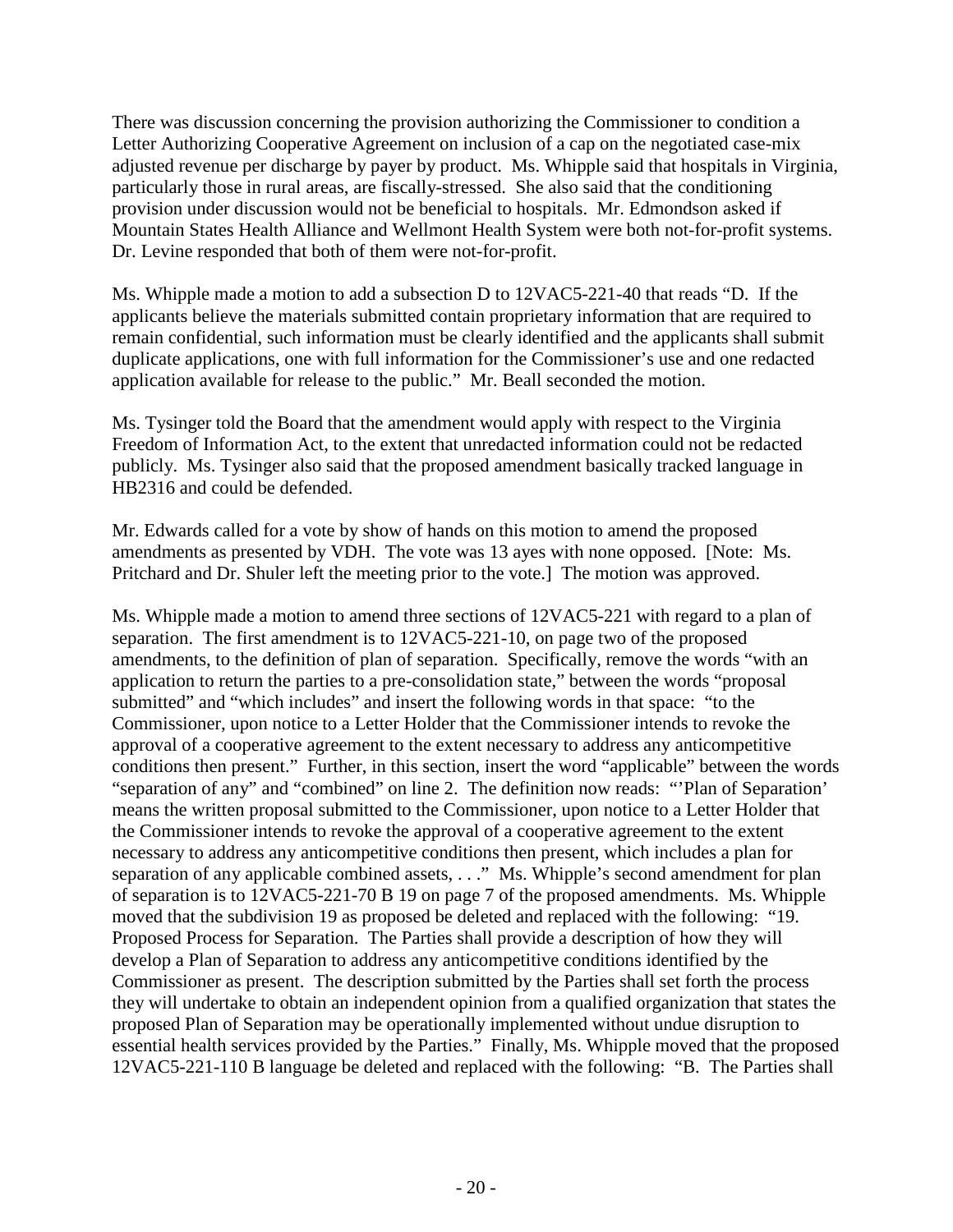be required to update the Parties' Proposed Process for Separation annually and submit the updated Proposed Process for Separation to the Department." Mr. Edmondson seconded the motion.

There was discussion concerning how long an applicant would have to submit a Plan of Separation, upon notice from the Commissioner. It was also discussed that Tennessee's regulations governing Certificate of Public Advantage require a Plan of Separation, which is one of the reasons that VDH included the provision. Ms. Getter and Mr. Beall expressed support for continuing to require a Plan of Separation. Mr. Edwards called for a vote by show of hands on this motion to amend the proposed amendments as presented by VDH. The vote was three ayes and 10 nays. The motion failed.

Ms. Whipple made a motion to remove 12VAC5-221-90 C (1), which would eliminate the Commissioner's authority to condition a Letter Authorizing Cooperative Agreement on inclusion of a cap on the negotiated case-mix adjusted revenue per discharge by payer by product. Removing this subdivision will re-number the remaining subdivisions to be 1 through 5. Dr. Miller seconded the motion. Ms. Whipple said that retaining this provision would set a bad precedent, and that there are other ways for the Commissioner to ascertain an applicant's commitment to cost efficiency. There was a brief discussion concerning rate caps in Medicaid and Medicare, as well as concerning Virginia's All-Payer Claims Database. Mr. Edwards called for a vote by show of hands on this motion to amend the proposed amendments as presented by VDH. The vote was six ayes and seven nays. The motion failed.

There being no further discussion, Mr. Edwards then called for a roll-call vote on the main motion to approve the emergency regulations and NOIRA as amended during the foregoing discussions. The emergency regulations and NOIRA were approved unanimously (13 ayes; Ms. Prichard and Dr. Shuler were absent).

By unanimous consent, the Board authorized the Commissioner approve on its behalf the following regulatory action items remaining on the agenda:

Virginia Radiation Protection Regulations 12VAC5-481(Fast track amendments)

Regulations Governing the Virginia Physician Loan Repayment Program12VAC5-508 (Fast track amendments)

## Member Reports

There were no member reports. Mr. Edmondson mentioned that he has discussed with Dr. Levine having an item on a future Board meeting agenda to discuss the public health issue of end of life circumstances.

## 2016 Proposed Board Meeting Schedule

Mr. Edwards referred to the proposed Board meeting schedule for 2016 as outlined in the members' notebooks: March 17; June 2, June 3, or June 10; September 15 or September 16; and